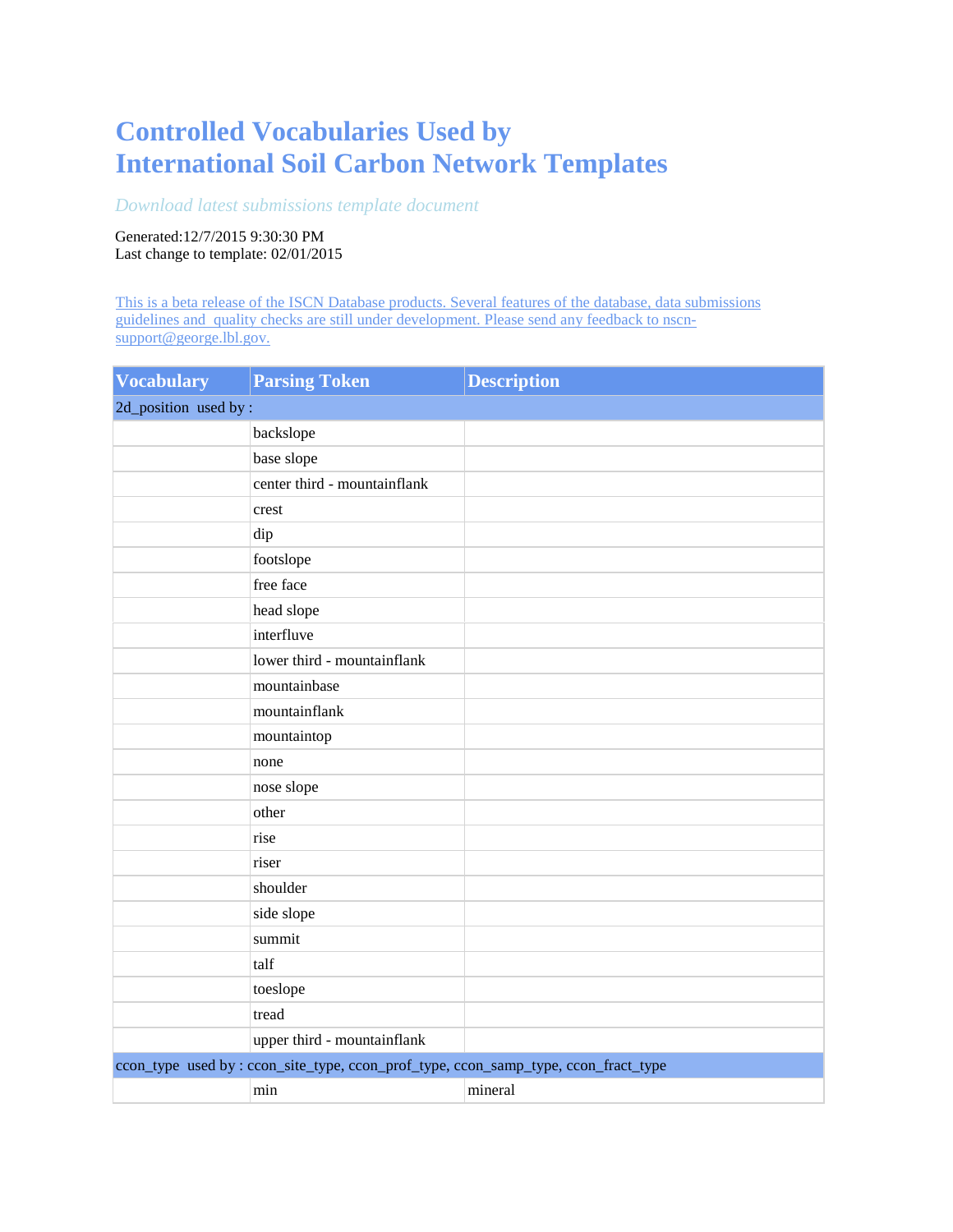|                  | org                                   | organic    |
|------------------|---------------------------------------|------------|
|                  | whole                                 | whole soil |
| country used by: |                                       |            |
|                  | Afghanistan                           |            |
|                  | Albania                               |            |
|                  | Antarctica                            |            |
|                  | Argentina                             |            |
|                  | Australia                             |            |
|                  | <b>Azores</b>                         |            |
|                  | Belgium                               |            |
|                  | <b>Belize</b>                         |            |
|                  | Bolivia                               |            |
|                  | <b>Botswana</b>                       |            |
|                  | <b>Brazil</b>                         |            |
|                  | Bulgaria                              |            |
|                  | Burundi                               |            |
|                  | Cameroon                              |            |
|                  | Canada                                |            |
|                  | Canary Islands                        |            |
|                  | Chile                                 |            |
|                  | China                                 |            |
|                  | Colombia                              |            |
|                  | Congo (Democratic Republic of<br>the) |            |
|                  | Costa Rica                            |            |
|                  | Cuba                                  |            |
|                  | Dahomey                               |            |
|                  | Denmark                               |            |
|                  | Ecuador                               |            |
|                  | Egypt                                 |            |
|                  | El Salvador                           |            |
|                  | Estonia                               |            |
|                  | Federated States of Micronesia        |            |
|                  | Finland                               |            |
|                  | France                                |            |
|                  | Gambia                                |            |
|                  | Georgia                               |            |
|                  | Germany                               |            |
|                  | Ghana                                 |            |
|                  | Greece                                |            |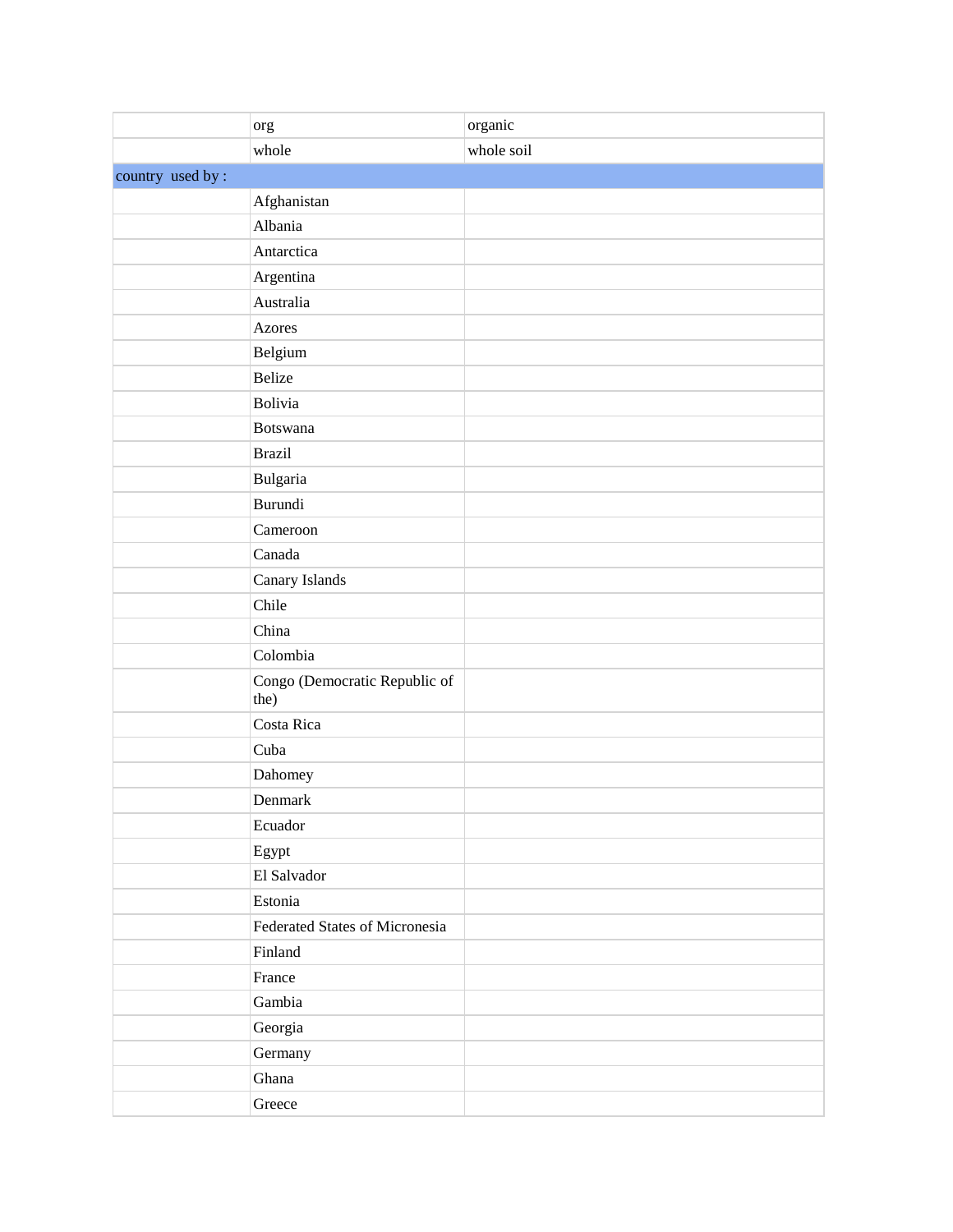| Greenland                                 |
|-------------------------------------------|
| Guatemala                                 |
| Guinea                                    |
| Guyana                                    |
| Haiti                                     |
| Honduras                                  |
| Hungary                                   |
| Iceland                                   |
| India                                     |
| Indonesia                                 |
| Iran                                      |
| Iraq                                      |
| Ireland                                   |
| Italy                                     |
| Ivory Coast                               |
| Japan                                     |
| Jordan                                    |
| Kenya                                     |
| Korea, Democratic People's<br>Republic of |
| Korea, Republic of                        |
| Laos                                      |
| Latvia                                    |
| Lebanon                                   |
| Lesotho                                   |
| Lithuania                                 |
| Malawi                                    |
| Malaysia                                  |
| Mali                                      |
| Mauritania                                |
| Mexico                                    |
| Mongolia                                  |
| Morocco                                   |
| Nepal                                     |
| Netherlands                               |
| New Zealand                               |
| Nicaragua                                 |
| Niger                                     |
| Nigeria                                   |
| Norway                                    |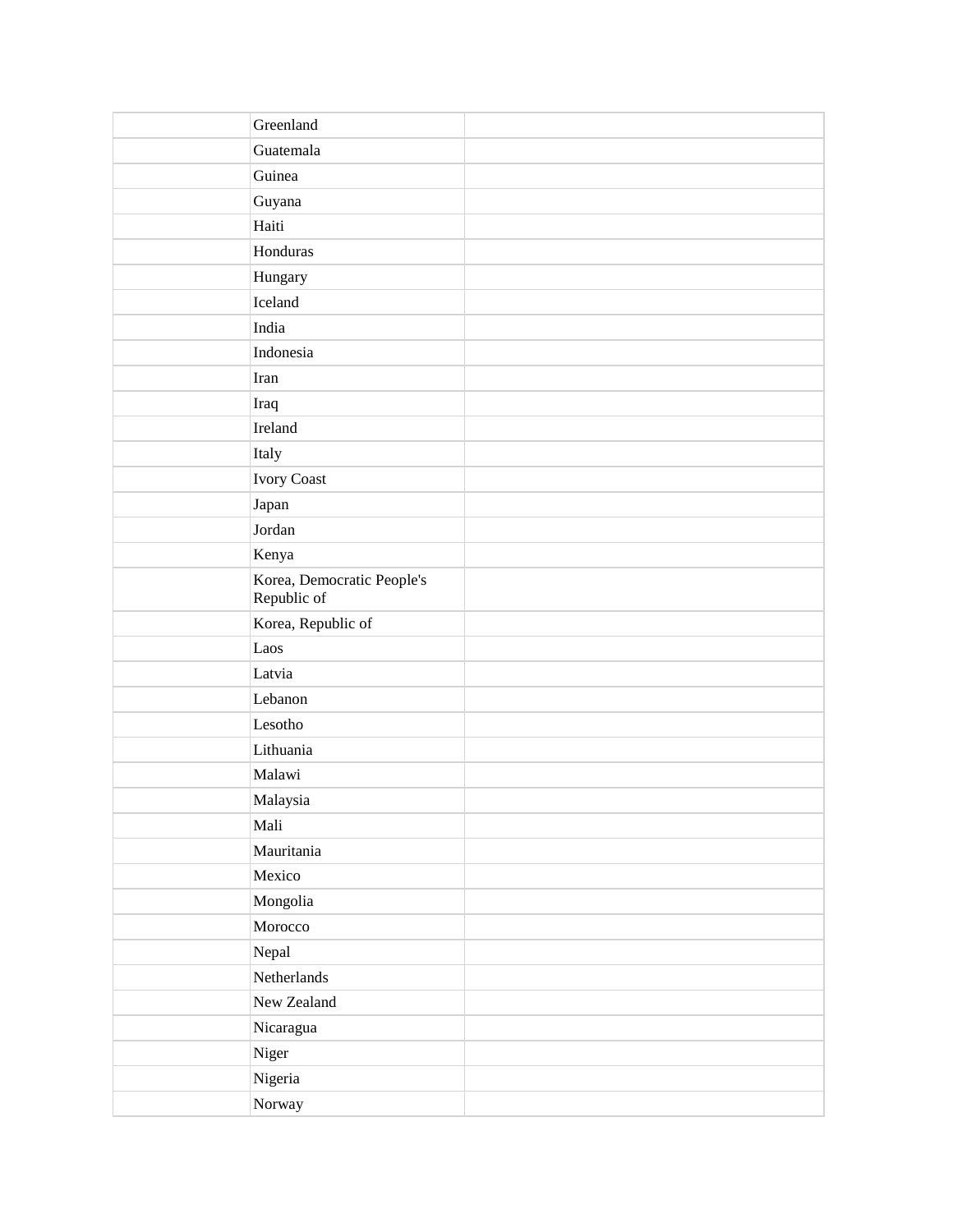| Oman                        |  |
|-----------------------------|--|
| Pakistan                    |  |
| Palau                       |  |
| Panama                      |  |
| Papua New Guinea            |  |
| Peru                        |  |
| Philippines                 |  |
| Poland                      |  |
| Portugal                    |  |
| Portuguese Guinea           |  |
| Puerto Rico                 |  |
| Russia                      |  |
| Rwanda                      |  |
| Samoa                       |  |
| Senegal                     |  |
| Sierra Leone                |  |
| Solomon Islands             |  |
| Somalia                     |  |
| South Africa                |  |
| Spain                       |  |
| Sri Lanka                   |  |
| Sudan                       |  |
| Sweden                      |  |
| Switzerland                 |  |
| Syria                       |  |
| Taiwan                      |  |
| Tanzania                    |  |
| Tasmania                    |  |
| Thailand                    |  |
| Togo                        |  |
| Tunisia                     |  |
| Turkey                      |  |
| Uganda                      |  |
| <b>United Arab Emirates</b> |  |
| <b>United States</b>        |  |
| Uruguay                     |  |
| Vanuatu                     |  |
| Venezuela                   |  |
| Vietnam                     |  |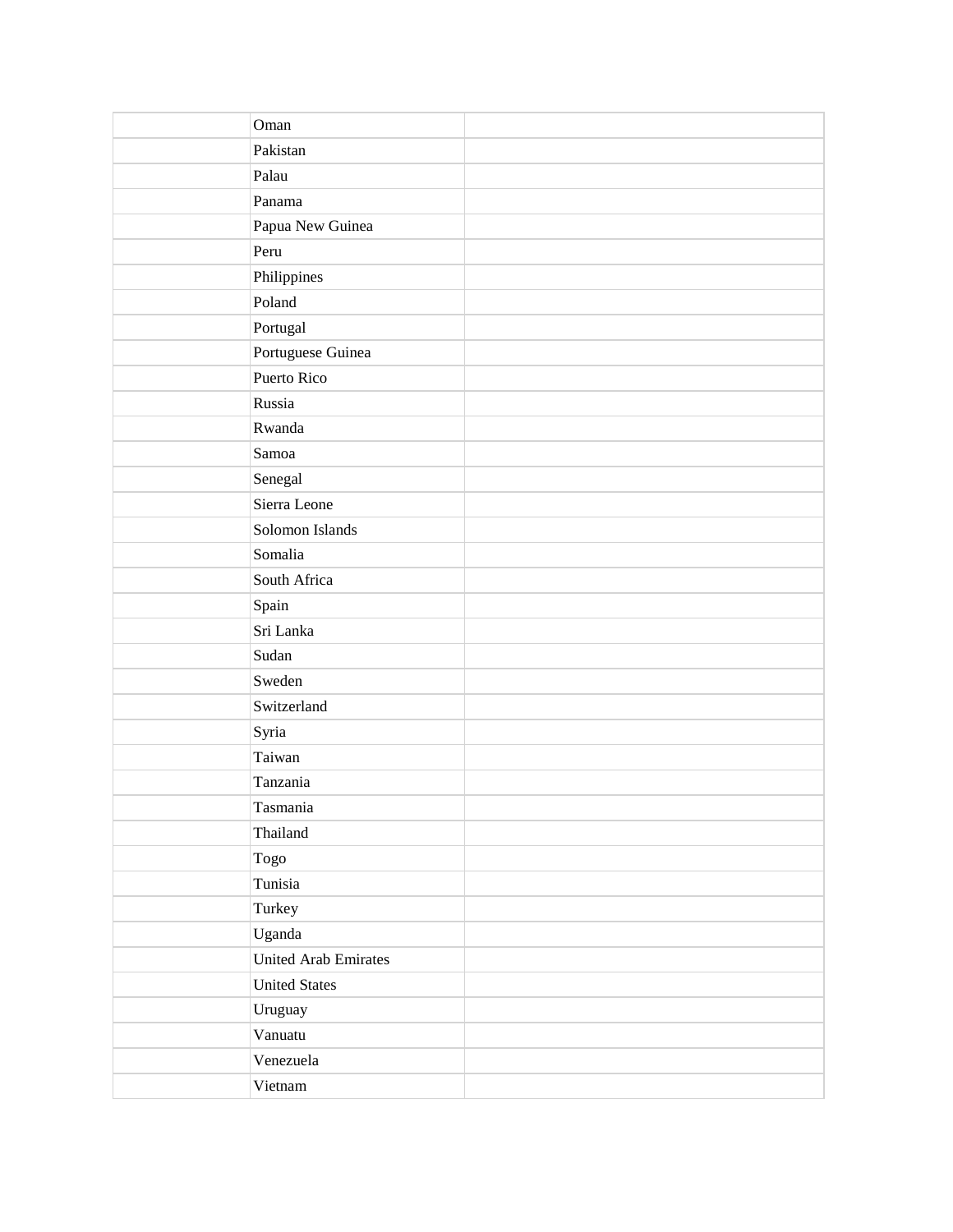|                          | Yemen                   |          |
|--------------------------|-------------------------|----------|
|                          | Yugoslavia              |          |
|                          | Zambia                  |          |
|                          | Zimbabwe                |          |
| datum used by:           |                         |          |
|                          | NAD <sub>27</sub>       |          |
|                          | NAD83                   |          |
|                          | WGS84                   |          |
| direction used by:       |                         |          |
|                          | east                    |          |
|                          | level                   | no slope |
|                          | north                   |          |
|                          | north-east              |          |
|                          | north-west              |          |
|                          | south                   |          |
|                          | south-east              |          |
|                          | south-west              |          |
|                          | west                    |          |
| dm_agriculture used by : |                         |          |
|                          | Crop residue management |          |
|                          | Harvest                 |          |
|                          | Other                   |          |
| dm_encroach used by:     |                         |          |
|                          | Invasive species        |          |
|                          | Other                   |          |
|                          | Urban encroachment      |          |
|                          | Woody encroachment      |          |
| dm_ext_weather used by : |                         |          |
|                          | Drought                 |          |
|                          | Flood                   |          |
|                          | Freeze                  |          |
|                          | Heatwave                |          |
|                          | Hurricane               |          |
|                          | Other                   |          |
|                          | Storm                   |          |
|                          | Tornado                 |          |
| dm_fert_m used by:       |                         |          |
|                          | $\mathbf K$             |          |
|                          | Lime                    |          |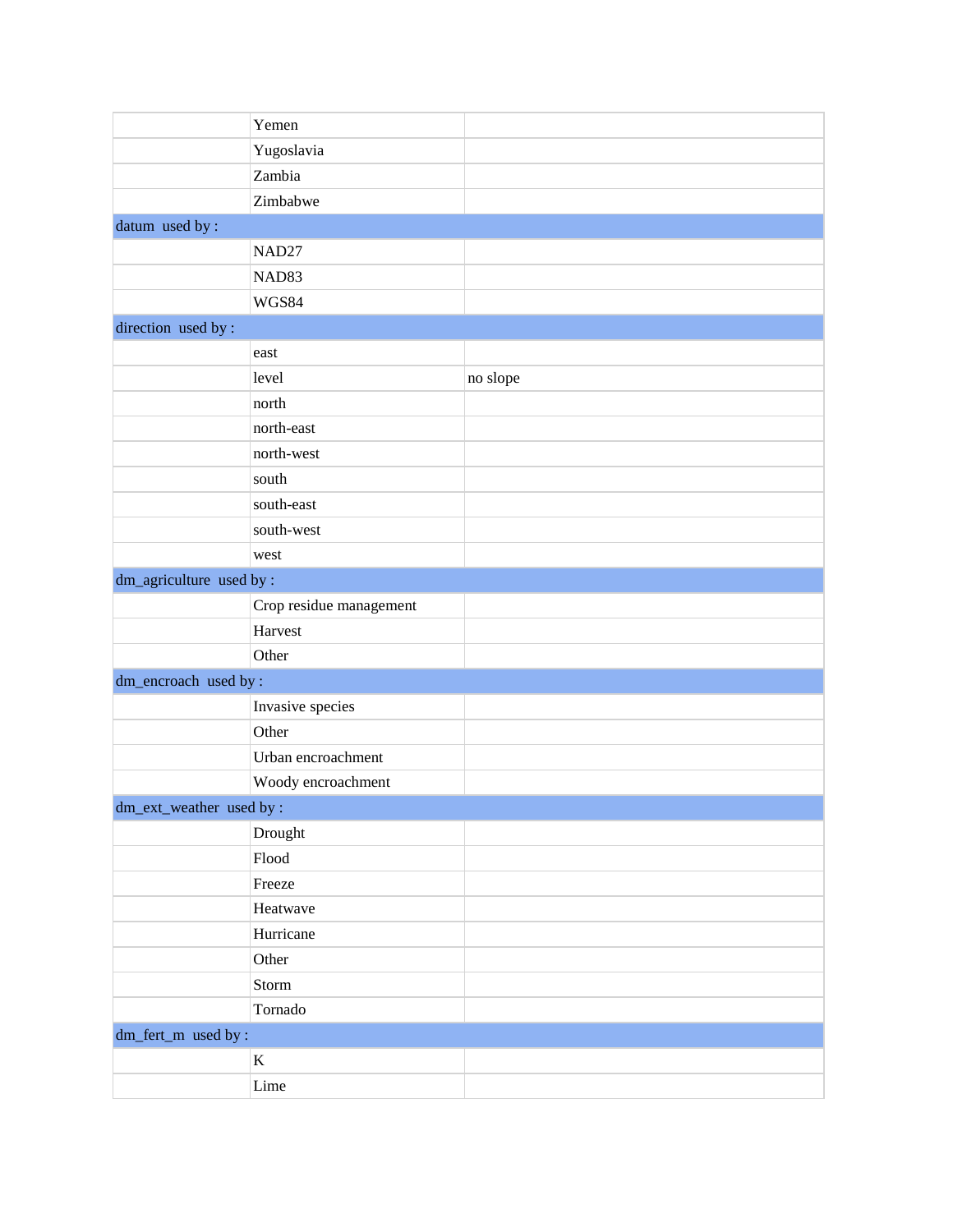|                       | ${\bf N}$                             |  |
|-----------------------|---------------------------------------|--|
|                       | Other                                 |  |
|                       | $\overline{P}$                        |  |
| dm_fert_o used by :   |                                       |  |
|                       | Compost                               |  |
|                       | Liquid manure                         |  |
|                       | Other                                 |  |
|                       | Poultry                               |  |
|                       | Solid manure                          |  |
| dm_fire used by :     |                                       |  |
|                       | Accidental human induced burn         |  |
|                       | Accidental human induced<br>underburn |  |
|                       | Nature induced burn                   |  |
|                       | Nature induced underburn              |  |
|                       | Other                                 |  |
|                       | Prescribed human induced burn         |  |
|                       | Prescribed human induced<br>underburn |  |
| dm_forestry used by:  |                                       |  |
|                       | Clearcutting                          |  |
|                       | Fallen wood removal                   |  |
|                       | Other                                 |  |
|                       | Thinning/pruning                      |  |
| dm_general used by:   |                                       |  |
|                       | Other                                 |  |
|                       | Undisturbed                           |  |
| dm_graze used by :    |                                       |  |
|                       | Cattle                                |  |
|                       | Goat                                  |  |
|                       | Other                                 |  |
|                       | Sheep                                 |  |
| dm_ins_path used by:  |                                       |  |
|                       | Disease                               |  |
|                       | Insect                                |  |
|                       | Other                                 |  |
|                       | Pathogen                              |  |
| dm_pesticide used by: |                                       |  |
|                       | Bactericide                           |  |
|                       | Fungicide                             |  |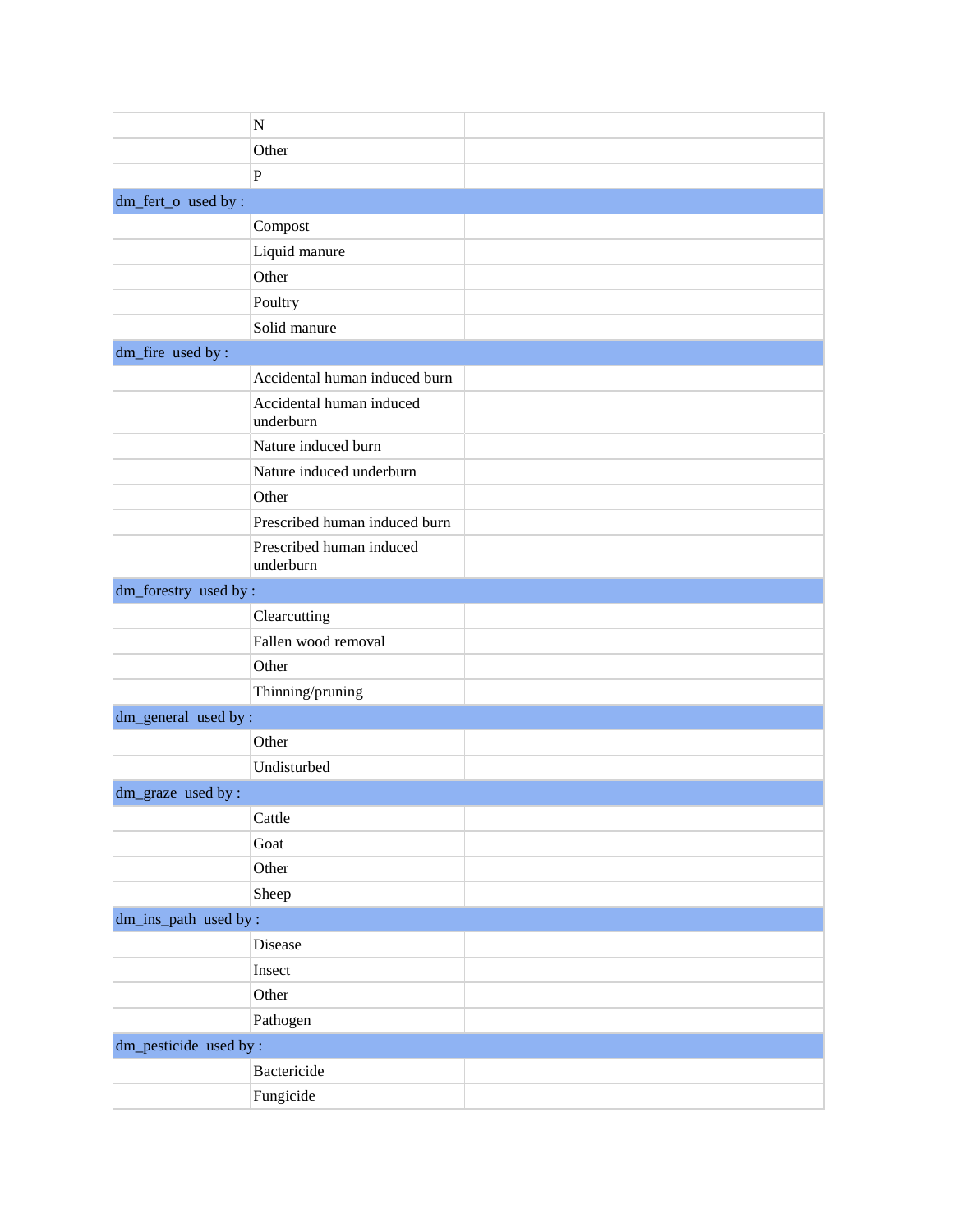|                         | Herbicide                  |                                                 |
|-------------------------|----------------------------|-------------------------------------------------|
|                         | Insecticide                |                                                 |
|                         | Other                      |                                                 |
| dm_planting used by:    |                            |                                                 |
|                         | Other                      |                                                 |
|                         | Planting live crops        |                                                 |
|                         | Planting live grasses      |                                                 |
|                         | Planting live shrubs       |                                                 |
|                         | Planting live trees        |                                                 |
|                         | Planting other live plants |                                                 |
|                         | Sowing crop seeds          |                                                 |
|                         | Sowing grass seeds         |                                                 |
|                         | Sowing other seeds         |                                                 |
|                         | Sowing shrub trees         |                                                 |
|                         | Sowing tree seeds          |                                                 |
| dm_till used by:        |                            |                                                 |
|                         | Conservation               |                                                 |
|                         | Conventional               |                                                 |
|                         | Other                      |                                                 |
|                         | Ridge till                 |                                                 |
|                         | Scarification              |                                                 |
|                         | Stripe till                |                                                 |
| dm_water used by :      |                            |                                                 |
|                         | Drainage                   |                                                 |
|                         | Human induced flooding     |                                                 |
|                         | Irrigation                 |                                                 |
|                         | Other                      |                                                 |
| drainage used by :      |                            |                                                 |
|                         | excessively                |                                                 |
|                         | moderately well            |                                                 |
|                         | other                      |                                                 |
|                         | poorly                     |                                                 |
|                         | somewhat excessively       |                                                 |
|                         | somewhat poorly            |                                                 |
|                         | very poorly                |                                                 |
|                         | well                       |                                                 |
| extract_units used by : |                            |                                                 |
|                         | cmol H+ kg-1               | centimoles of charge per kilogram oven-dry soil |
|                         | meq 100g-1                 | millequivalents per 100g oven-dry soil          |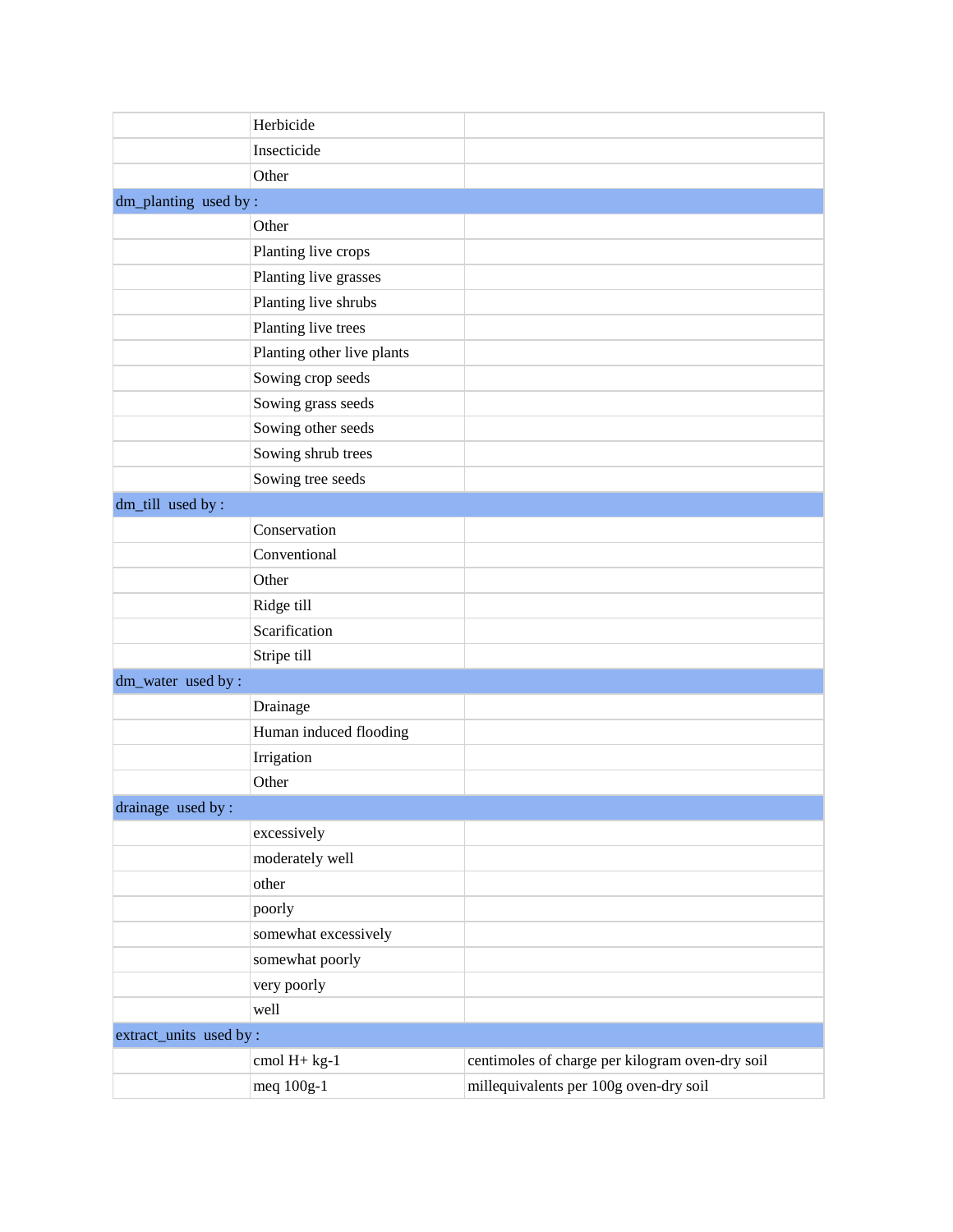|                      | mg kg-1            | milligrams of analyte per kilogram oven-dry soil<br>(equivalent to ppm) |
|----------------------|--------------------|-------------------------------------------------------------------------|
|                      | percent_mass       | analtye as per cent of soil dry mass                                    |
|                      | percent_ret        | percent retention (NZP)                                                 |
|                      | percent_sat        | percent saturation of bases                                             |
| flood_freq used by : |                    |                                                                         |
|                      | common             |                                                                         |
|                      | frequent           |                                                                         |
|                      | none               |                                                                         |
|                      | occasional         |                                                                         |
|                      | rare               |                                                                         |
|                      | very frequent      |                                                                         |
|                      | very rare          |                                                                         |
| inc_exc used by :    |                    |                                                                         |
|                      | exclude            | Excluded                                                                |
|                      | include            | Included                                                                |
| landform used by:    |                    |                                                                         |
|                      | aa lava flow       |                                                                         |
|                      | alas               |                                                                         |
|                      | alluvial cone      |                                                                         |
|                      | alluvial fan       |                                                                         |
|                      | alluvial flat      |                                                                         |
|                      | alpine glacier     |                                                                         |
|                      | anticline          |                                                                         |
|                      | arete              |                                                                         |
|                      | arroyo             |                                                                         |
|                      | ash field          |                                                                         |
|                      | ash flow           |                                                                         |
|                      | atoll              |                                                                         |
|                      | avalanche chute    |                                                                         |
|                      | axial stream       |                                                                         |
|                      | back-barrier beach |                                                                         |
|                      | back-barrier flat  |                                                                         |
|                      | backshore          |                                                                         |
|                      | backswamp          |                                                                         |
|                      | bajada             |                                                                         |
|                      | ballena            |                                                                         |
|                      | ballon             |                                                                         |
|                      | bar                |                                                                         |
|                      | barchan dune       |                                                                         |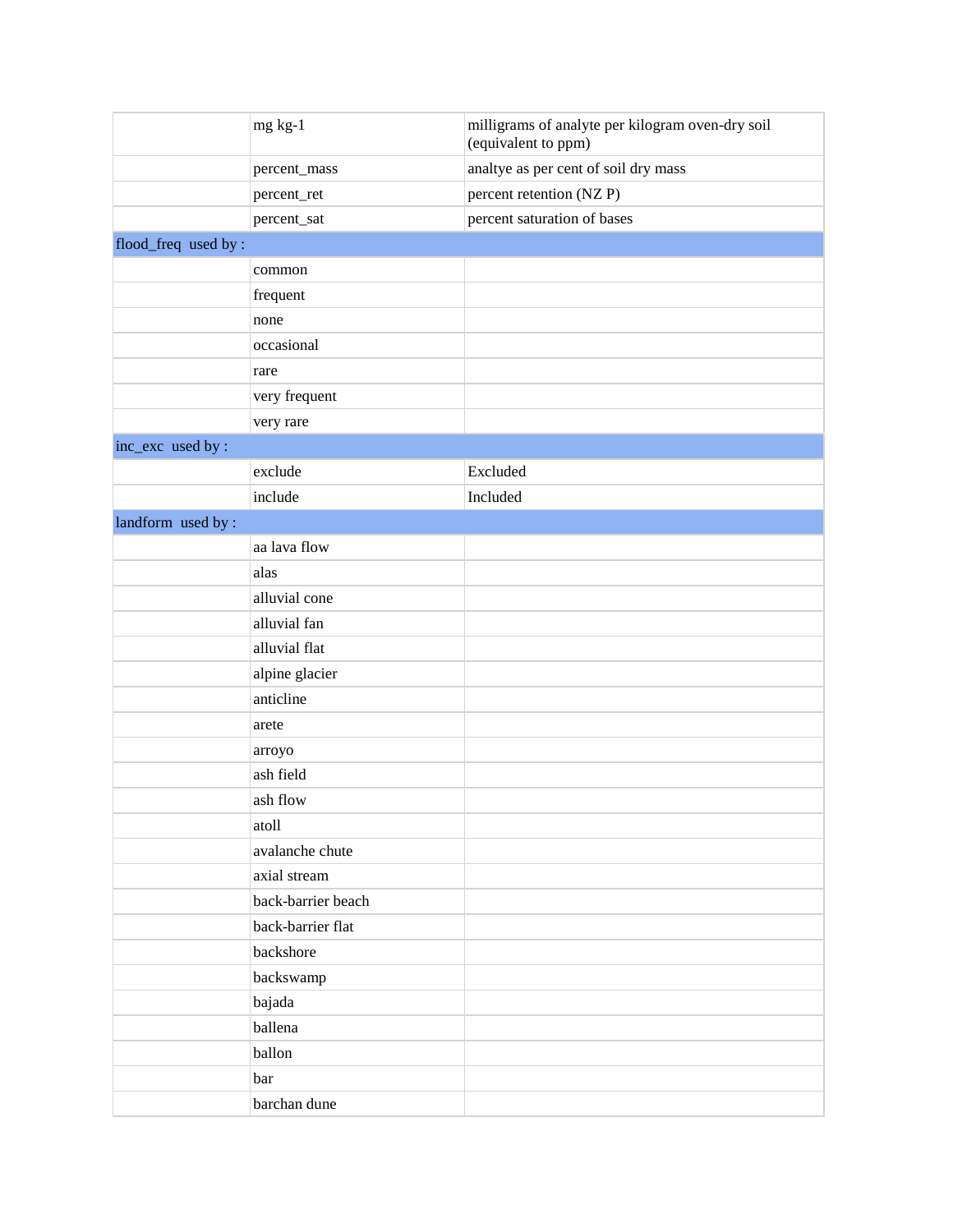| barrier beach            |  |
|--------------------------|--|
| barrier beach (relict)   |  |
| barrier cove             |  |
| barrier flat             |  |
| barrier island           |  |
| basin floor              |  |
| basin-floor remnant      |  |
| bay (coast)              |  |
| bay (geom.)              |  |
| bay bottom               |  |
| bayou                    |  |
| beach                    |  |
| beach plain              |  |
| beach ridge              |  |
| beach terrace            |  |
| berm                     |  |
| beveled base             |  |
| blind valley             |  |
| block field              |  |
| block glide              |  |
| block lava flow          |  |
| block stream             |  |
| blowout                  |  |
| bluff                    |  |
| bog                      |  |
| box canyon               |  |
| braided stream           |  |
| breached anticline       |  |
| breaks                   |  |
| broad interstream divide |  |
| butte                    |  |
| caldera                  |  |
| canyon                   |  |
| canyon bench             |  |
| canyon wall              |  |
| Carolina Bay             |  |
| channel                  |  |
| chenier                  |  |
| chenier plain            |  |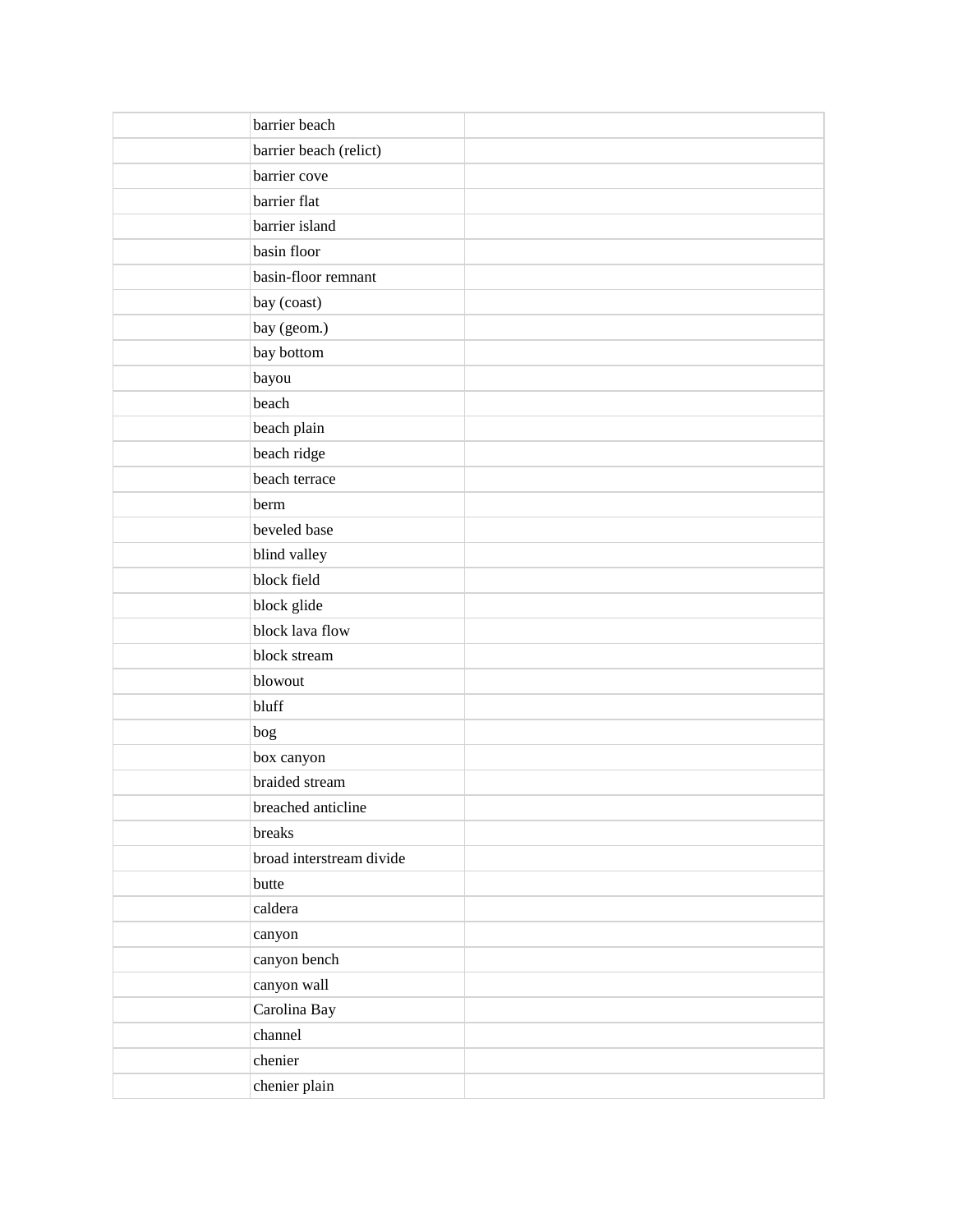| cinder cone                   |
|-------------------------------|
| cirque                        |
| cirque floor                  |
| cirque headwall               |
| cirque platform               |
| cliff                         |
| climbing dune                 |
| closed depression             |
| coastal plain                 |
| cockpit                       |
| col                           |
| collapse sinkhole             |
| collapsed ice-floored lakebed |
| collapsed ice-walled lakebed  |
| collapsed lake plain          |
| collapsed outwash plain       |
| colluvial apron               |
| complex landslide             |
| coral island                  |
| coulee                        |
| cove                          |
| cove (water)                  |
| crag and tail                 |
| creep                         |
| crevasse filling              |
| cuesta                        |
| cuesta valley                 |
| cutoff                        |
| debris avalanche              |
| debris fall                   |
| debris flow                   |
| debris slide                  |
| debris spread                 |
| debris topple                 |
| deflation basin               |
| deflation flat                |
| delta                         |
| delta plain                   |
| depression                    |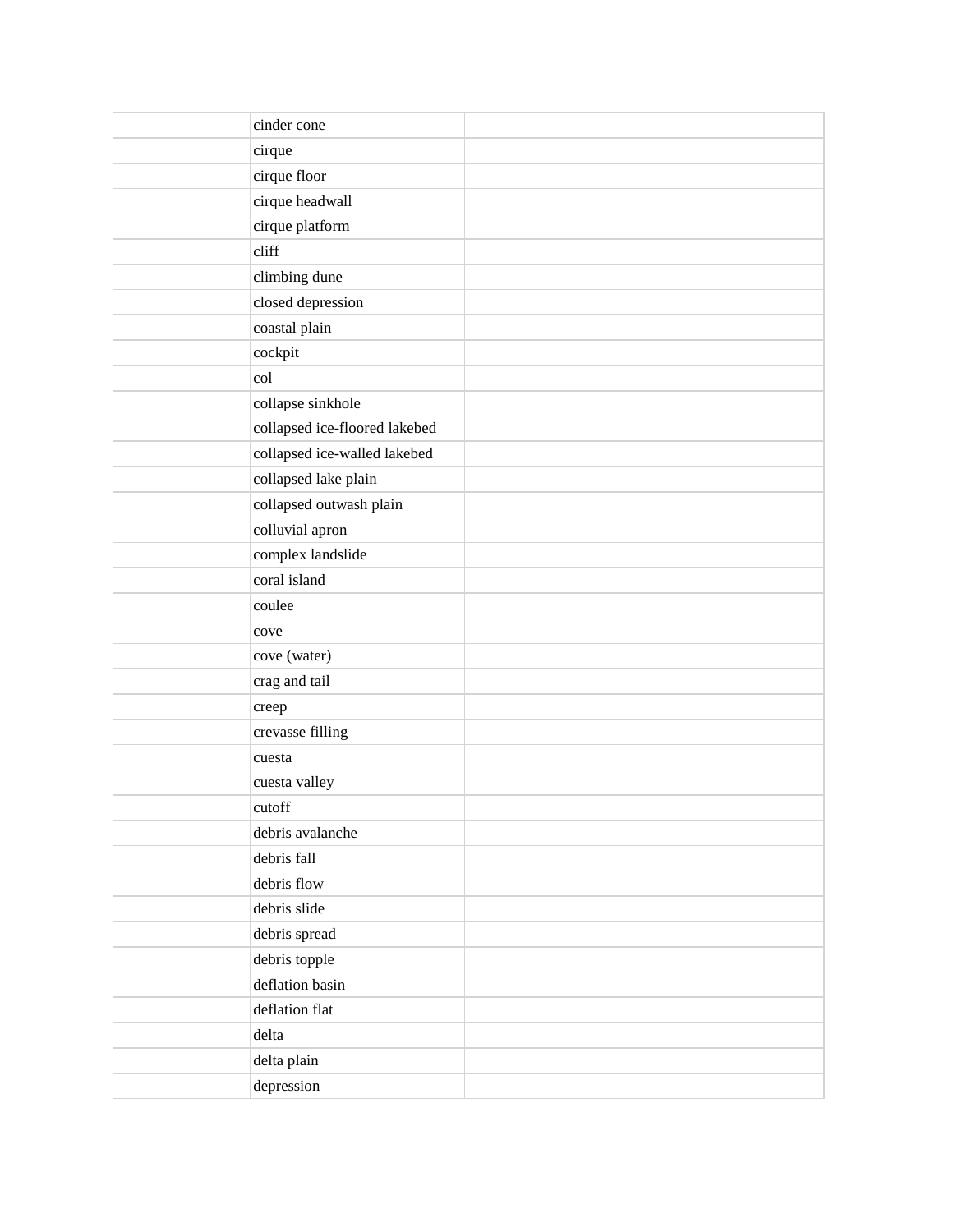| diapir                                                                                                                                            |
|---------------------------------------------------------------------------------------------------------------------------------------------------|
| diatreme                                                                                                                                          |
| dike                                                                                                                                              |
| dip slope                                                                                                                                         |
| disintegration moraine                                                                                                                            |
| distributary                                                                                                                                      |
| divide                                                                                                                                            |
| dome                                                                                                                                              |
| drainageway                                                                                                                                       |
| drainhead complex                                                                                                                                 |
| draw                                                                                                                                              |
| drumlin                                                                                                                                           |
| drumlinoid ridge                                                                                                                                  |
| dune                                                                                                                                              |
| dune field                                                                                                                                        |
| dune lake                                                                                                                                         |
| dune slack                                                                                                                                        |
| earth spread                                                                                                                                      |
|                                                                                                                                                   |
| earthflow                                                                                                                                         |
| end moraine                                                                                                                                       |
| ephemeral stream                                                                                                                                  |
| eroded fan remnant                                                                                                                                |
| eroded fan-remnant sideslope                                                                                                                      |
| erosion remnant                                                                                                                                   |
| escarpment                                                                                                                                        |
| esker                                                                                                                                             |
|                                                                                                                                                   |
|                                                                                                                                                   |
| fall                                                                                                                                              |
|                                                                                                                                                   |
| fan                                                                                                                                               |
|                                                                                                                                                   |
| fan collar                                                                                                                                        |
|                                                                                                                                                   |
|                                                                                                                                                   |
|                                                                                                                                                   |
|                                                                                                                                                   |
|                                                                                                                                                   |
| earth topple<br>estuary<br>faceted spur<br>falling dune<br>fan apron<br>fan piedmont<br>fan remnant<br>fan skirt<br>fanhead trench<br>fault block |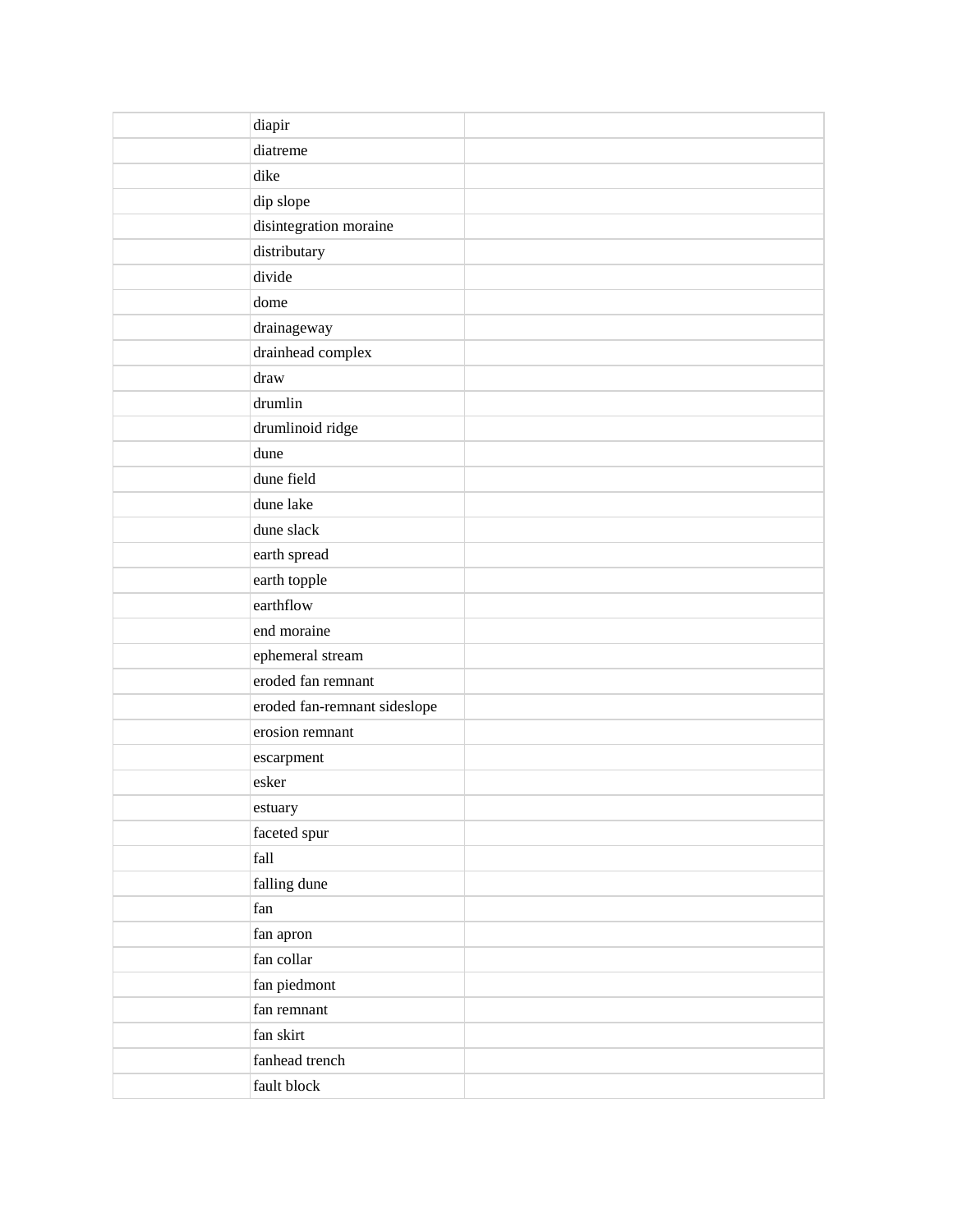| fault zone               |
|--------------------------|
| fault-line scarp         |
| fen                      |
| fissure vent             |
| fjord                    |
| flat                     |
| flatwoods                |
| flood plain              |
| flood-plain playa        |
| flood-plain splay        |
| flood-plain step         |
| flood-tidal delta        |
| flood-tidal delta flat   |
| flood-tidal delta slope  |
| flow                     |
| flute                    |
| fluviomarine bottom      |
| fluviomarine terrace     |
| fold                     |
| foredune                 |
| fosse                    |
| free face                |
| fringe-tidal marsh       |
| gap                      |
| geyser                   |
| geyser basin             |
| geyser cone              |
| giant ripple             |
| glacial drainage channel |
| glacial lake             |
| glacial lake (relict)    |
| glacial-valley floor     |
| glacial-valley wall      |
| glacier                  |
| gorge                    |
| graben                   |
| ground moraine           |
| gulch                    |
| gulf                     |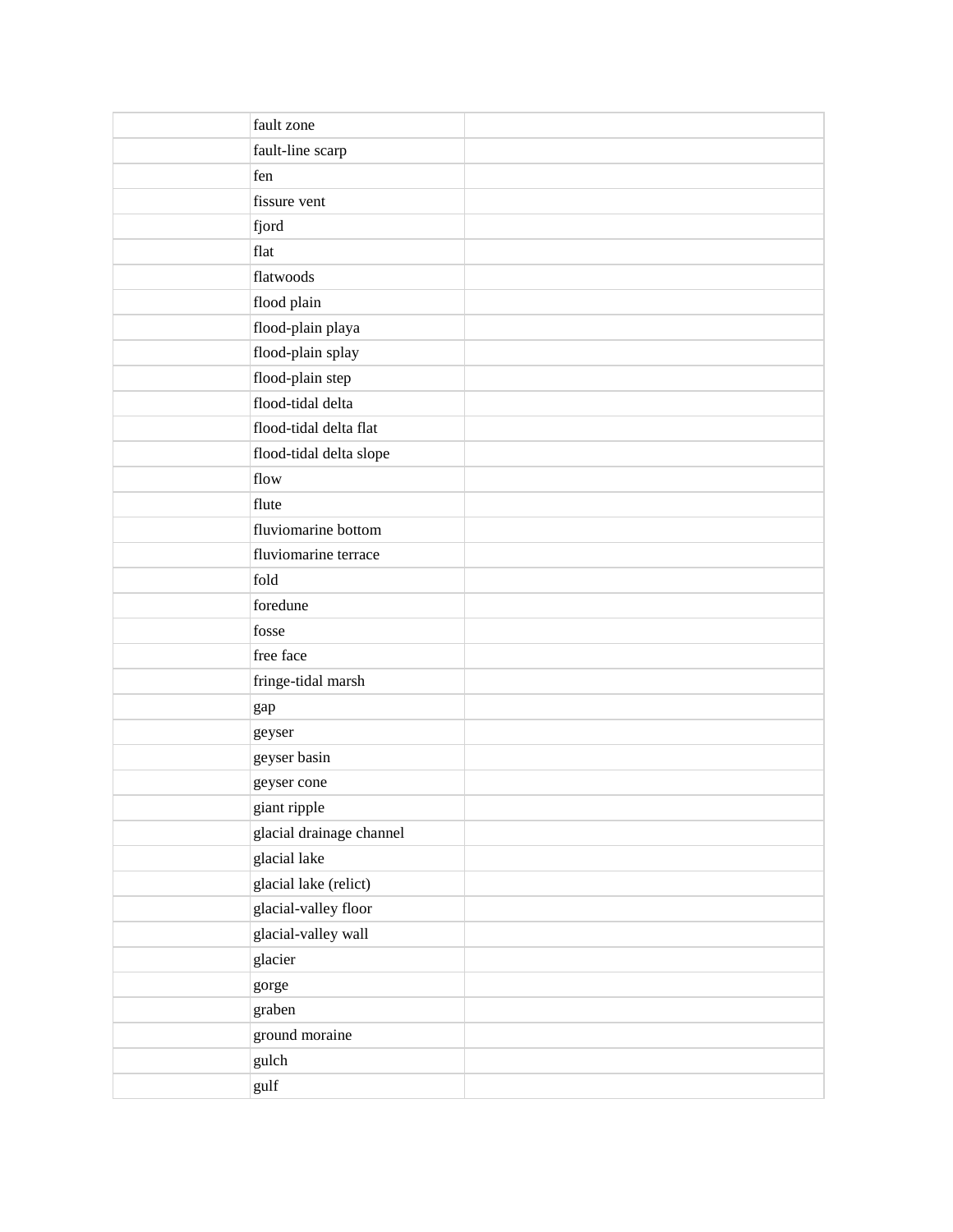| gut (channel)          |  |
|------------------------|--|
| gut (valley)           |  |
| half graben            |  |
| hanging valley         |  |
| headland               |  |
| head-of-outwash        |  |
| headwall               |  |
| high hill              |  |
| highmoor bog           |  |
| hill                   |  |
| hillslope              |  |
| hogback                |  |
| homoclinal ridge       |  |
| homocline              |  |
| horn                   |  |
| horst                  |  |
| hot spring             |  |
| ice pressure ridge     |  |
| ice-contact slope      |  |
| ice-marginal stream    |  |
| ice-pushed ridge       |  |
| inlet                  |  |
| inselberg              |  |
| inset fan              |  |
| interdrumlin           |  |
| interdune              |  |
| interfluve             |  |
| interior valley        |  |
| intermittent stream    |  |
| intermontane basin     |  |
| island                 |  |
| kame                   |  |
| kame moraine           |  |
| kame terrace           |  |
| karst cone             |  |
| karst lake             |  |
| karst tower            |  |
| karst valley           |  |
| karstic marine terrace |  |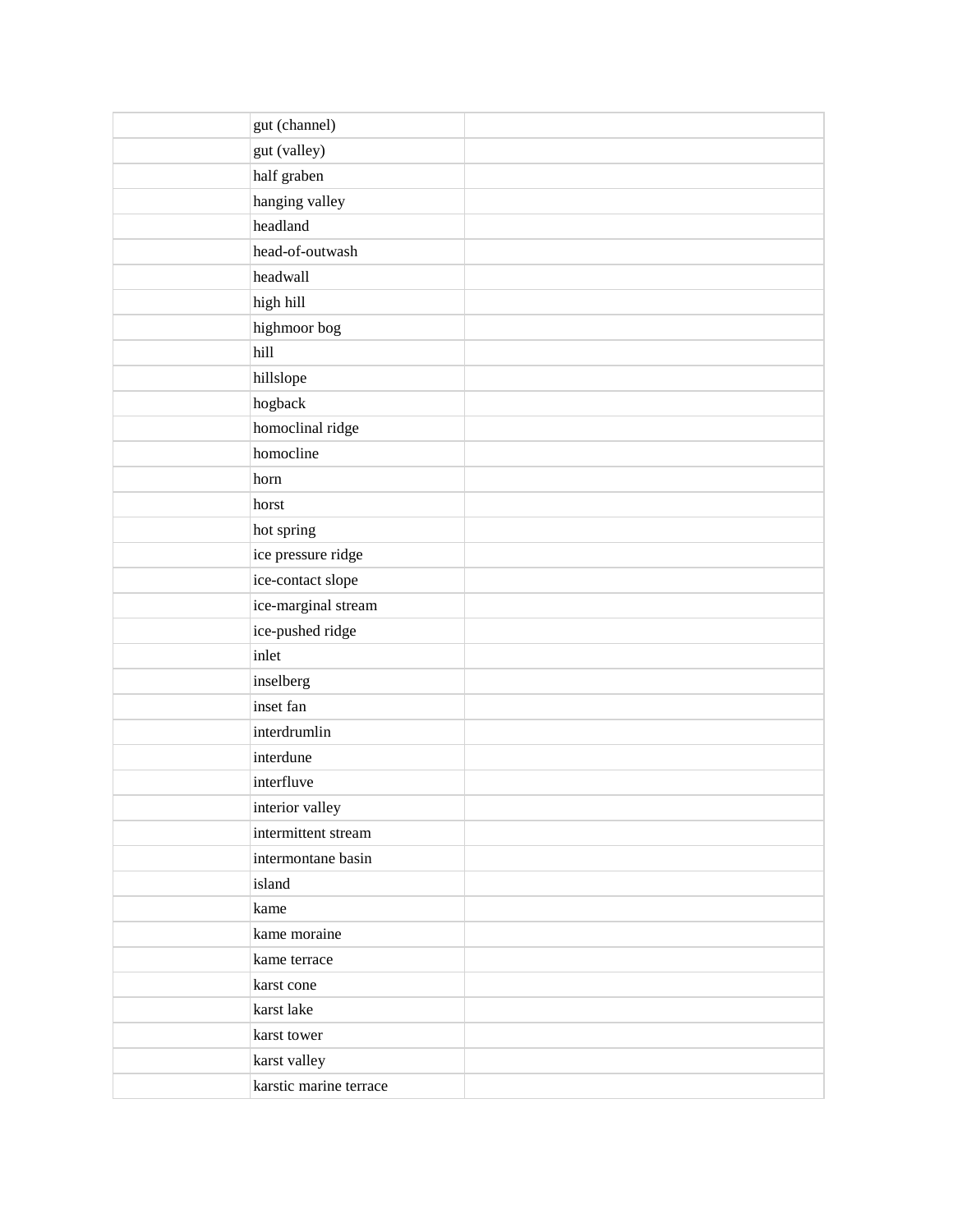| kettle                 |  |
|------------------------|--|
| kipuka                 |  |
| knob                   |  |
| knoll                  |  |
| lagoon                 |  |
| lagoon (relict)        |  |
| lagoon bottom          |  |
| lagoon channel         |  |
| lahar                  |  |
| lake                   |  |
| lake plain             |  |
| lake terrace           |  |
| lakebed                |  |
| lakebed (relict)       |  |
| lakeshore              |  |
| landslide              |  |
| lateral moraine        |  |
| lateral spread         |  |
| lava dome              |  |
| lava field             |  |
| lava flow              |  |
| lava flow unit         |  |
| lava plain             |  |
| lava plateau           |  |
| lava trench            |  |
| lava tube              |  |
| ledge                  |  |
| levee                  |  |
| loess bluff            |  |
| loess hill             |  |
| longitudinal dune      |  |
| longshore bar          |  |
| longshore bar (relict) |  |
| louderback             |  |
| low hill               |  |
| lowmoor bog            |  |
| maar                   |  |
| main scarp             |  |
| mainland cove          |  |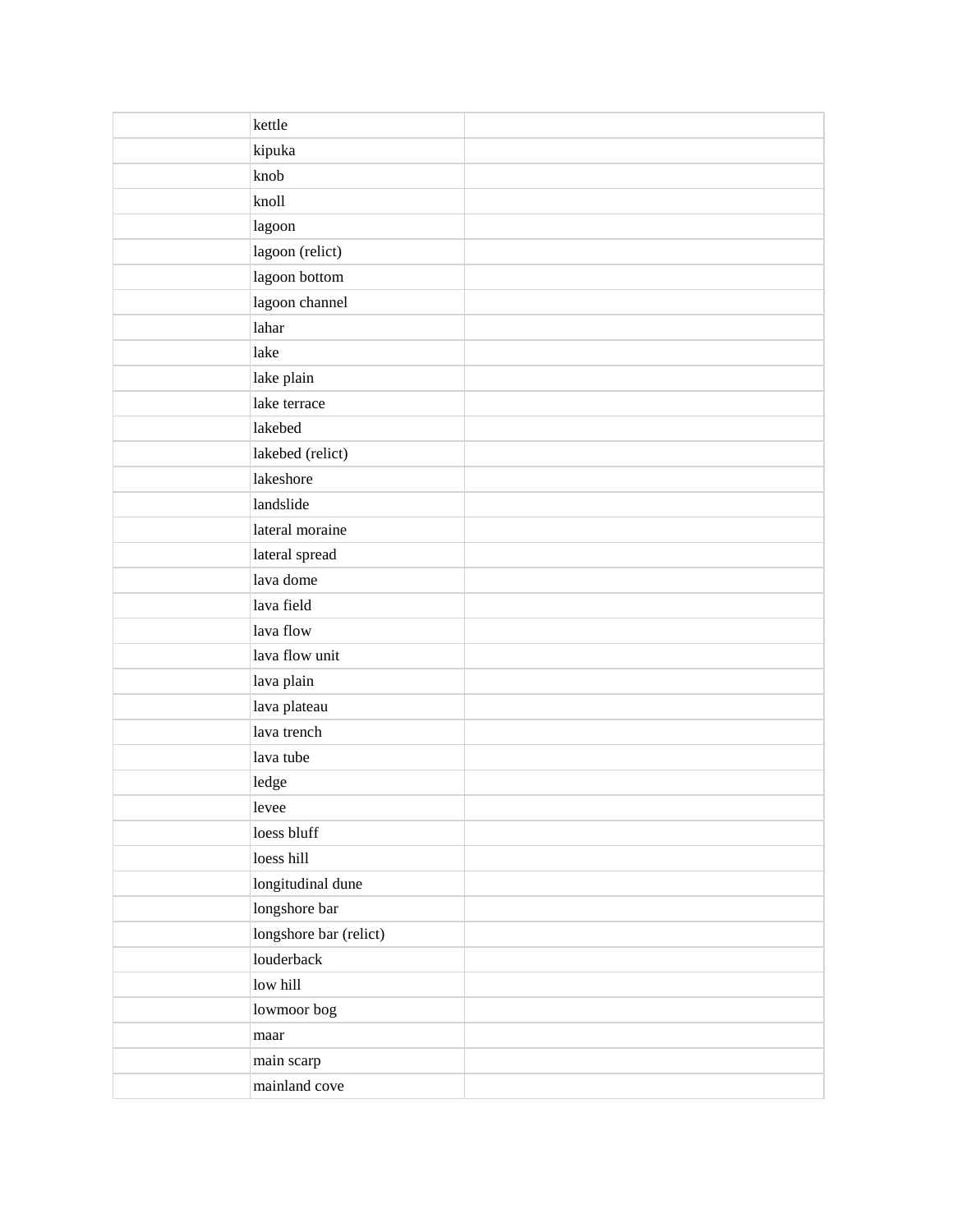| mangrove swamp          |  |
|-------------------------|--|
| marine lake             |  |
| marine terrace          |  |
| marsh                   |  |
| mawae                   |  |
| meander                 |  |
| meander scar            |  |
| meander scroll          |  |
| meandering channel      |  |
| medial moraine          |  |
| mesa                    |  |
| meteorite crater        |  |
| mogote                  |  |
| monadnock               |  |
| monocline               |  |
| moraine                 |  |
| mountain                |  |
| mountain slope          |  |
| mountain valley         |  |
| mud pot                 |  |
| mudflow                 |  |
| muskeg                  |  |
| natural levee           |  |
| nearshore zone          |  |
| nearshore zone (relict) |  |
| notch                   |  |
| nunatak                 |  |
| open depression         |  |
| other                   |  |
| outwash delta           |  |
| outwash fan             |  |
| outwash plain           |  |
| outwash terrace         |  |
| overflow stream channel |  |
| oxbow                   |  |
| oxbow lake              |  |
| paha                    |  |
| pahoehoe lava flow      |  |
| paleoterrace            |  |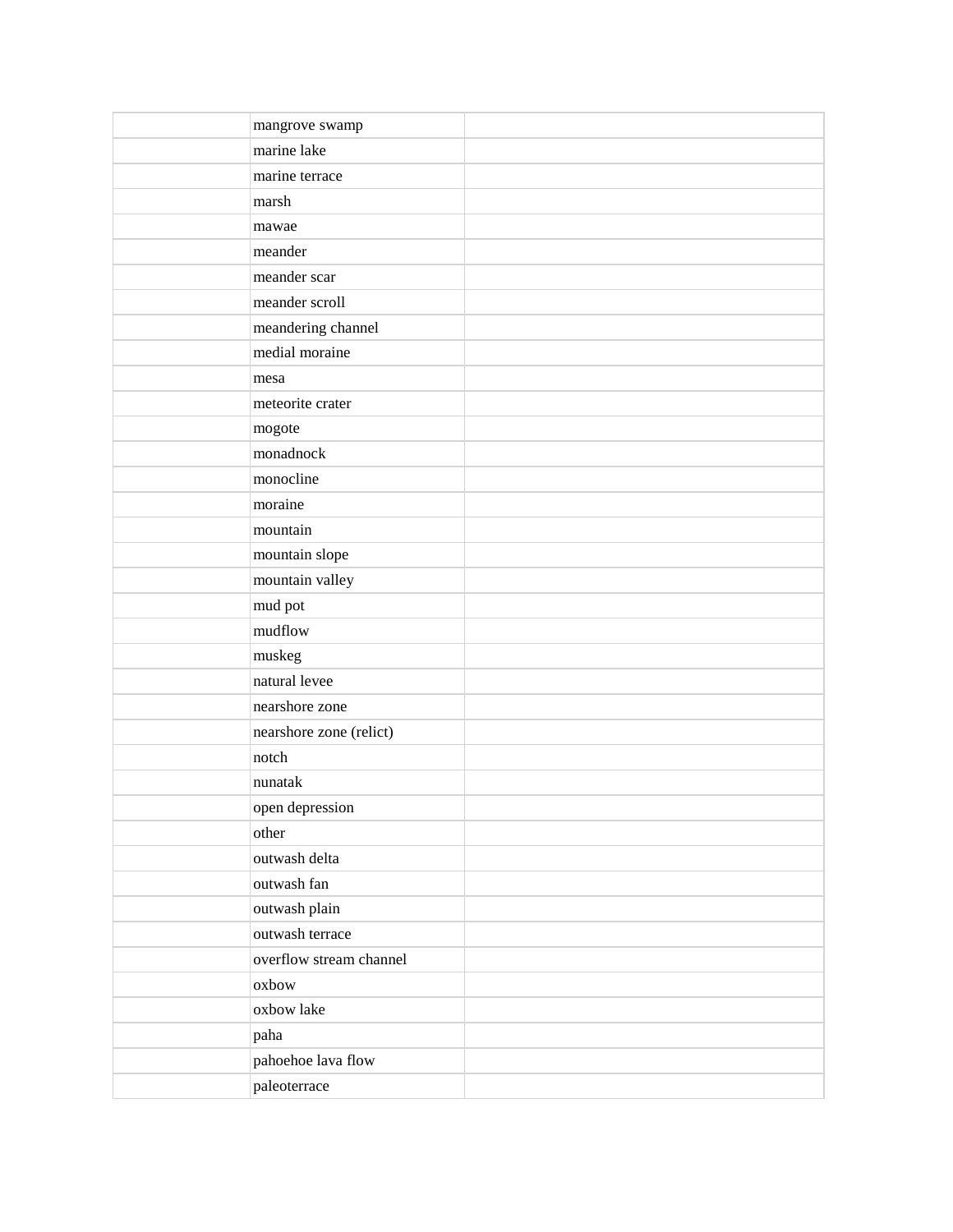| parabolic dune           |  |
|--------------------------|--|
| parna dune               |  |
| partial ballena          |  |
| patterned ground         |  |
| pavement karst           |  |
| peak                     |  |
| peat plateau             |  |
| pediment                 |  |
| perennial stream         |  |
| pillow lava flow         |  |
| pingo                    |  |
| pinnacle                 |  |
| pitted outwash plain     |  |
| pitted outwash terrace   |  |
| plain                    |  |
| plateau                  |  |
| playa                    |  |
| playa dune               |  |
| playa floor              |  |
| playa lake               |  |
| playa rim                |  |
| playa slope              |  |
| playa step               |  |
| plug dome                |  |
| pluvial lake             |  |
| pluvial lake (relict)    |  |
| pocosin                  |  |
| point bar                |  |
| point bar (coastal)      |  |
| pothole                  |  |
| pothole lake             |  |
| proglacial lake          |  |
| proglacial lake (relict) |  |
| pyroclastic flow         |  |
| pyroclastic surge        |  |
| raised beach             |  |
| raised bog               |  |
| ravine                   |  |
| recessional moraine      |  |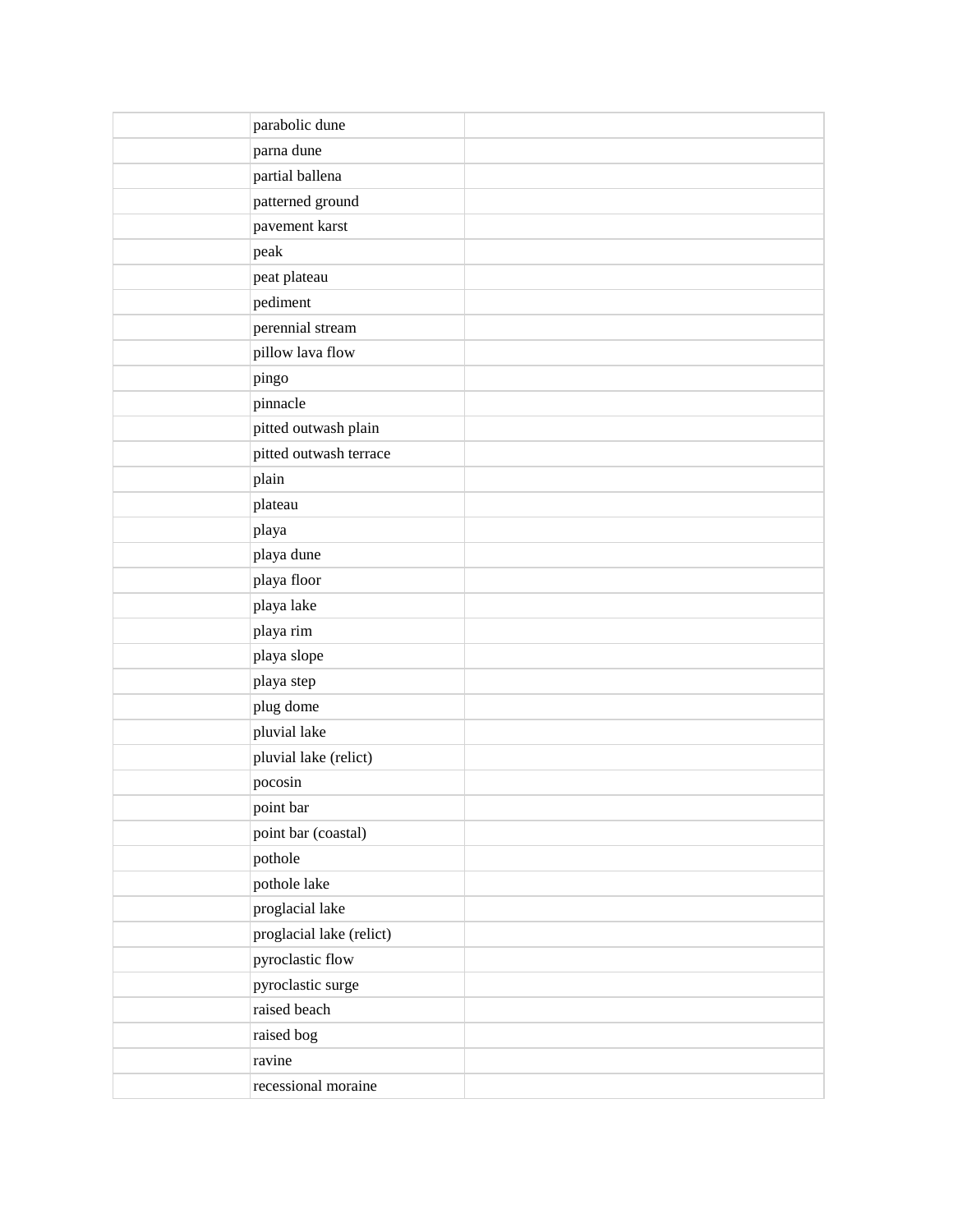| reef                    |  |
|-------------------------|--|
| ribbed fen              |  |
| ridge                   |  |
| rim                     |  |
| rise                    |  |
| river                   |  |
| river valley            |  |
| roche moutonnée         |  |
| rock glacier            |  |
| rock pediment           |  |
| rock spread             |  |
| rock topple             |  |
| rockfall                |  |
| rockfall avalanche      |  |
| rotational debris slide |  |
| rotational earth slide  |  |
| rotational rock slide   |  |
| rotational slide        |  |
| sabkha                  |  |
| saddle                  |  |
| sag                     |  |
| sag pond                |  |
| salt marsh              |  |
| salt pond               |  |
| sand flow               |  |
| sand ramp               |  |
| sand sheet              |  |
| scarp                   |  |
| scarp slope             |  |
| scree slope             |  |
| sea                     |  |
| sea cliff               |  |
| seep                    |  |
| seif dune               |  |
| semi-open depression    |  |
| shield volcano          |  |
| shoal                   |  |
| shoal (relict)          |  |
| shore                   |  |
|                         |  |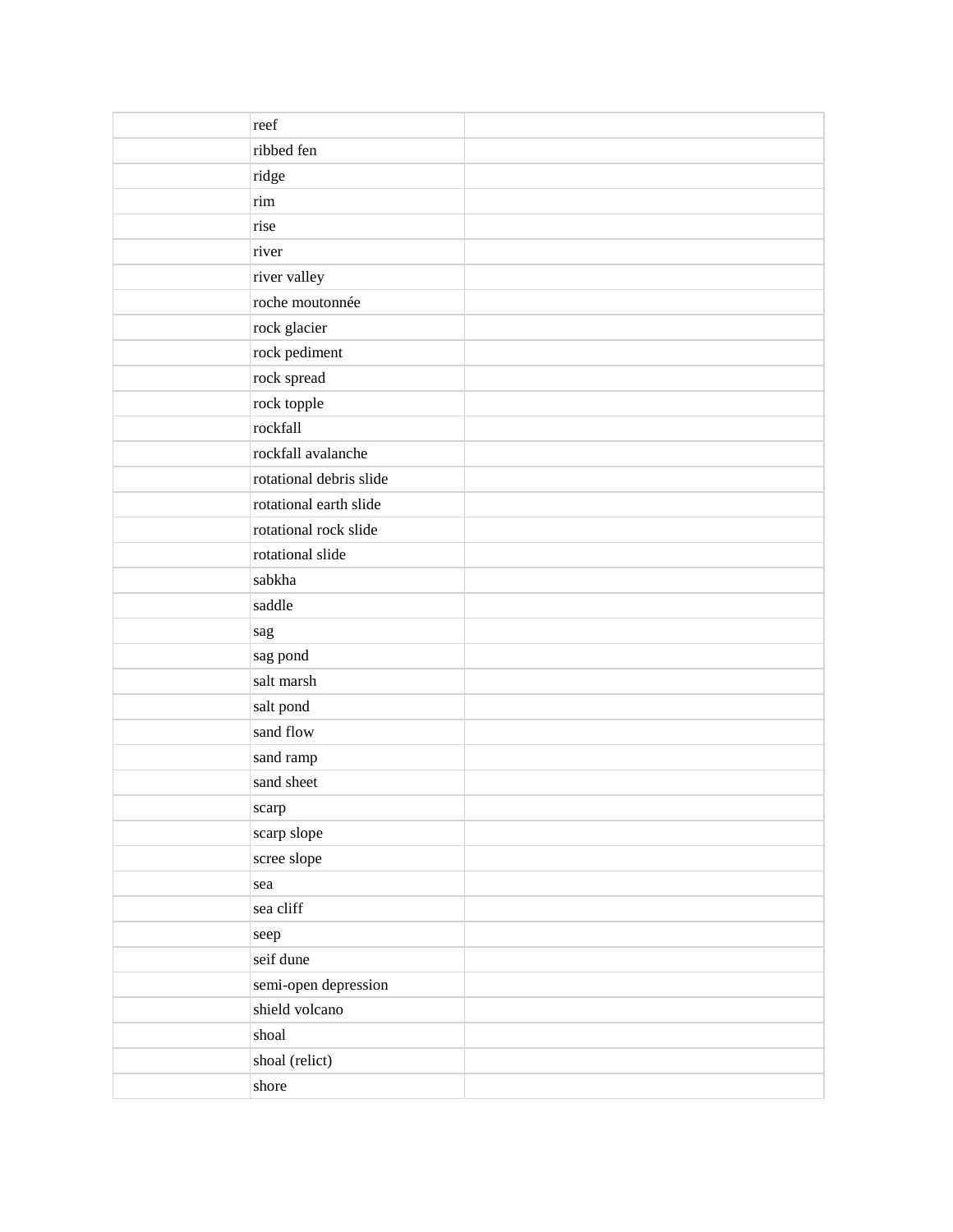| shore complex                |  |
|------------------------------|--|
| sill                         |  |
| sinkhole                     |  |
| slackwater                   |  |
| slickrock                    |  |
| slide                        |  |
| slot canyon                  |  |
| slough                       |  |
| slump block                  |  |
| snowfield                    |  |
| soil fall                    |  |
| solution platform            |  |
| solution sinkhole            |  |
| sound                        |  |
| spit                         |  |
| spur                         |  |
| stack (coast)                |  |
| stack (geom.)                |  |
| star dune                    |  |
| steptoe                      |  |
| stock                        |  |
| stoss and lee                |  |
| strait                       |  |
| strand plain                 |  |
| strath terrace               |  |
| stratovolcano                |  |
| stream                       |  |
| stream terrace               |  |
| strike valley                |  |
| string bog                   |  |
| structural bench             |  |
| submerged back-barrier beach |  |
| submerged mainland beach     |  |
| submerged point bar (coast)  |  |
| submerged wave-built terrace |  |
| submerged wave-cut platform  |  |
| submerged-upland tidal marsh |  |
| swale                        |  |
| swallow hole                 |  |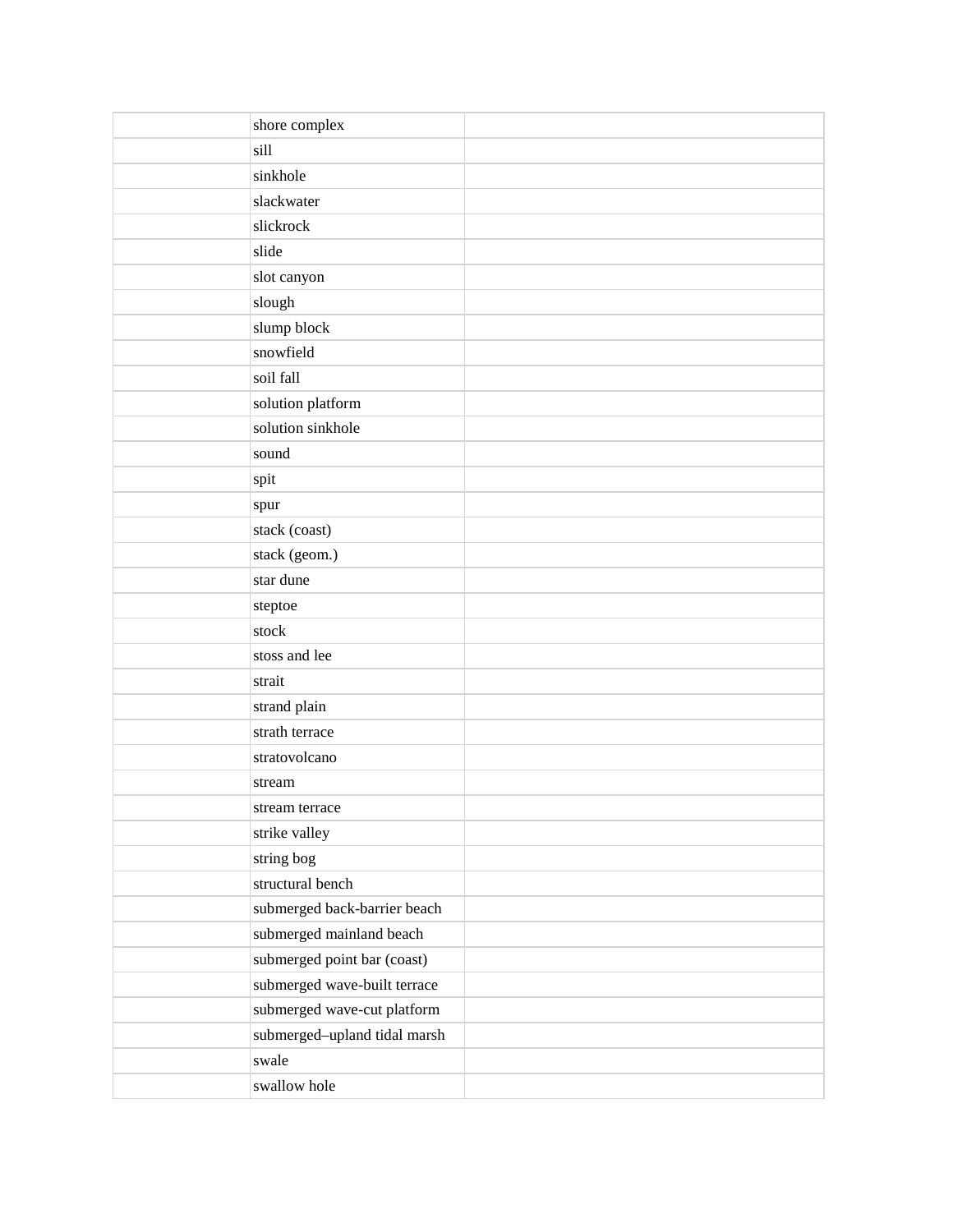| swamp                      |  |
|----------------------------|--|
| syncline                   |  |
| talus cone                 |  |
| talus slope                |  |
| tarn                       |  |
| terminal moraine           |  |
| terrace                    |  |
| terrace remnant            |  |
| thermokarst depression     |  |
| thermokarst lake           |  |
| tidal flat                 |  |
| tidal inlet                |  |
| tidal inlet (relict)       |  |
| tidal marsh                |  |
| till plain                 |  |
| till-floored lake plain    |  |
| toe                        |  |
| tombolo                    |  |
| topple                     |  |
| tor                        |  |
| Toreva block               |  |
| translational debris slide |  |
| translational earth slide  |  |
| translational rock slide   |  |
| translational slide        |  |
| transverse dune            |  |
| trough                     |  |
| tunnel valley              |  |
| tunnel-valley lake         |  |
| underfit stream            |  |
| U-shaped valley            |  |
| valley                     |  |
| valley flat                |  |
| valley floor               |  |
| valley side                |  |
| valley train               |  |
| valley-border surfaces     |  |
| valley-floor remnant       |  |
| volcanic cone              |  |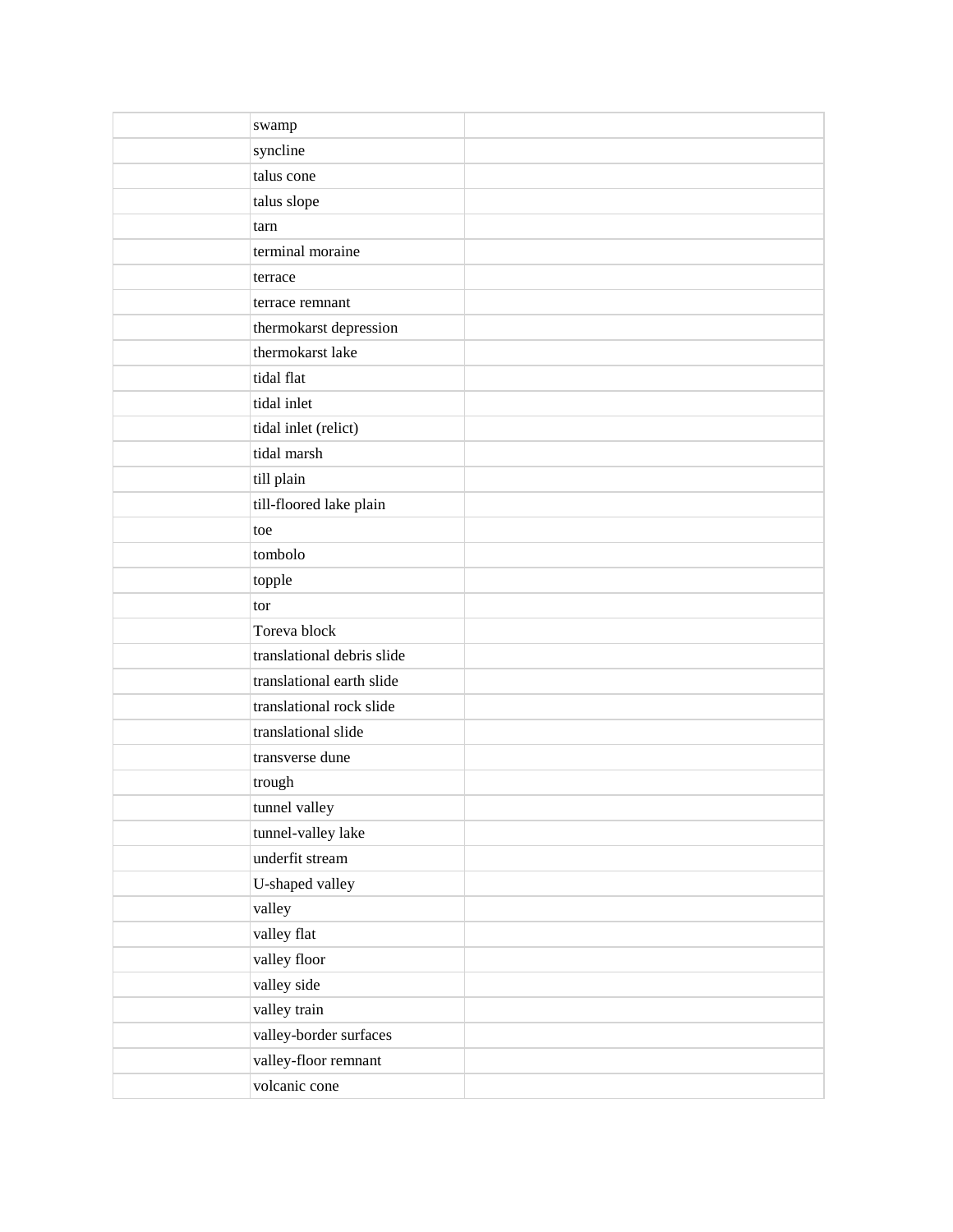|                  | volcanic crater              |                                                                                                                                                                                                                                                                                                                   |
|------------------|------------------------------|-------------------------------------------------------------------------------------------------------------------------------------------------------------------------------------------------------------------------------------------------------------------------------------------------------------------|
|                  | volcanic dome                |                                                                                                                                                                                                                                                                                                                   |
|                  | volcanic field               |                                                                                                                                                                                                                                                                                                                   |
|                  | volcanic neck                |                                                                                                                                                                                                                                                                                                                   |
|                  | volcanic pressure ridge      |                                                                                                                                                                                                                                                                                                                   |
|                  | volcano                      |                                                                                                                                                                                                                                                                                                                   |
|                  | V-shaped valley              |                                                                                                                                                                                                                                                                                                                   |
|                  | wash                         |                                                                                                                                                                                                                                                                                                                   |
|                  | washover fan                 |                                                                                                                                                                                                                                                                                                                   |
|                  | washover-fan flat            |                                                                                                                                                                                                                                                                                                                   |
|                  | washover-fan slope           |                                                                                                                                                                                                                                                                                                                   |
|                  | water-lain moraine           |                                                                                                                                                                                                                                                                                                                   |
|                  | wave-built terrace           |                                                                                                                                                                                                                                                                                                                   |
|                  | wave-cut platform            |                                                                                                                                                                                                                                                                                                                   |
|                  | wave-worked till plain       |                                                                                                                                                                                                                                                                                                                   |
|                  | wind gap                     |                                                                                                                                                                                                                                                                                                                   |
|                  | window                       |                                                                                                                                                                                                                                                                                                                   |
|                  | wind-tidal flat              |                                                                                                                                                                                                                                                                                                                   |
|                  | yardang                      |                                                                                                                                                                                                                                                                                                                   |
|                  | yardang trough               |                                                                                                                                                                                                                                                                                                                   |
|                  |                              |                                                                                                                                                                                                                                                                                                                   |
| landsat used by: |                              |                                                                                                                                                                                                                                                                                                                   |
|                  | Barren Land (Rock/Sand/Clay) | areas of bedrock, desert pavement, scarps, talus, slides,<br>volcanic material, glacial debris, sand dunes, strip<br>mines, gravel pits and other accumulations of earthen<br>material. Generally, vegetation accounts for less than<br>15% of total cover.                                                       |
|                  | <b>Cultivated Crops</b>      | areas used for the production of annual crops, such as<br>corn, soybeans, vegetables, tobacco, and cotton, and<br>also perennial woody crops such as orchards and<br>vineyards. Crop vegetation accounts for greater than<br>20% of total vegetation. This class also includes all land<br>being actively tilled. |
|                  | Deciduous Forest             | areas dominated by trees generally greater than 5 meters<br>tall, and greater than 20% of total vegetation cover.<br>More than 75% of the tree species shed foliage<br>simultaneously in response to seasonal change.                                                                                             |
|                  | Developed High Intensity     | highly developed areas where people reside or work in<br>high numbers. Examples include apartment complexes,<br>row houses and commercial/industrial. Impervious<br>surfaces account for 80% to 100% of the total cover.                                                                                          |
|                  | Developed, Low Intensity     | areas with a mixture of constructed materials and<br>vegetation. Impervious surfaces account for 20% to 49%<br>percent of total cover. These areas most commonly<br>include single-family housing units.                                                                                                          |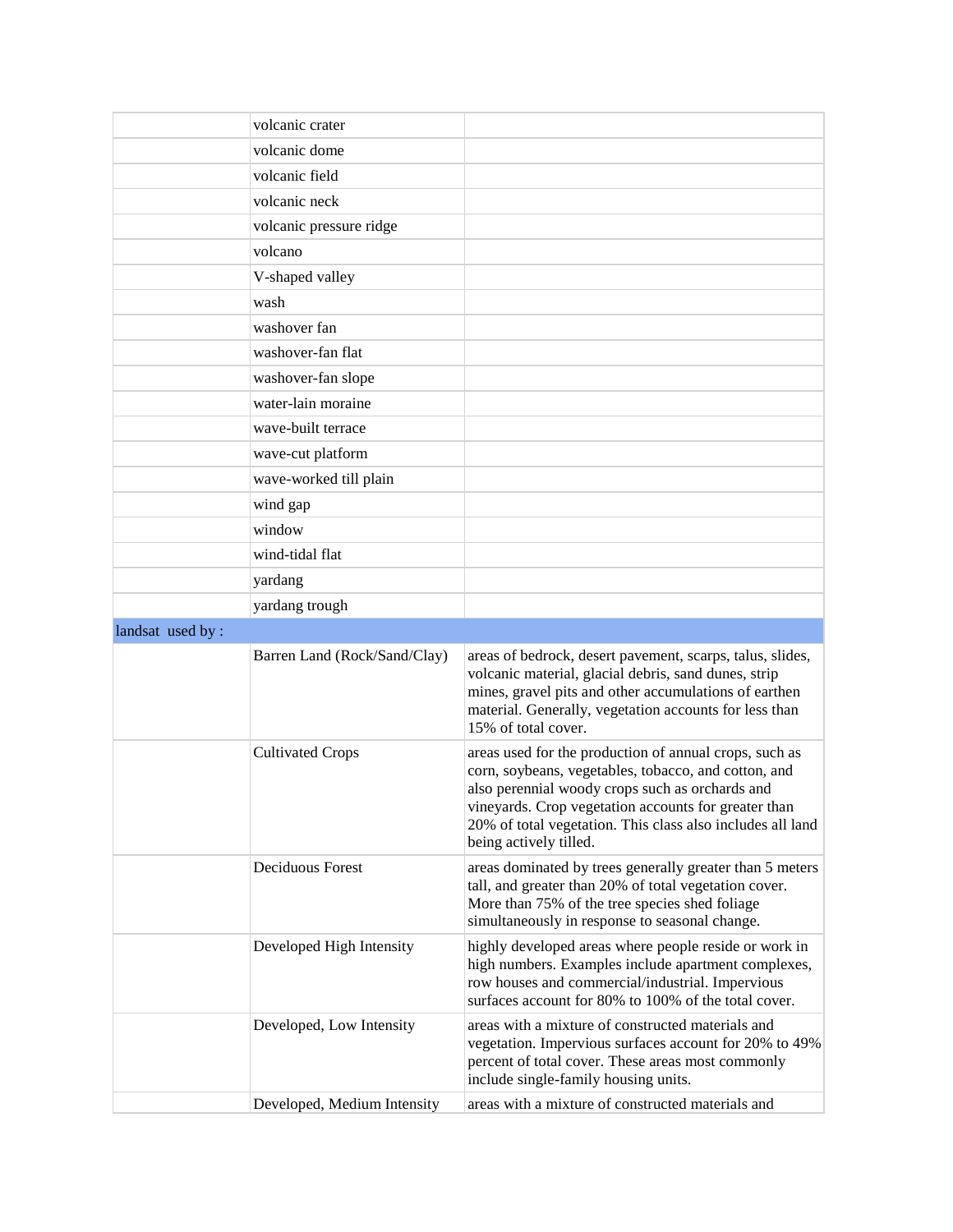|                                     | vegetation. Impervious surfaces account for 50% to 79%<br>of the total cover. These areas most commonly include<br>single-family housing units.                                                                                                                                                                                                                                           |
|-------------------------------------|-------------------------------------------------------------------------------------------------------------------------------------------------------------------------------------------------------------------------------------------------------------------------------------------------------------------------------------------------------------------------------------------|
| Developed, Open Space               | areas with a mixture of some constructed materials, but<br>mostly vegetation in the form of lawn grasses.<br>Impervious surfaces account for less than 20% of total<br>cover. These areas most commonly include large-lot<br>single-family housing units, parks, golf courses, and<br>vegetation planted in developed settings for recreation,<br>erosion control, or aesthetic purposes. |
| <b>Dwarf Scrub</b>                  | Alaska only areas dominated by shrubs less than 20<br>centimeters tall with shrub canopy typically greater than<br>20% of total vegetation. This type is often co-associated<br>with grasses, sedges, herbs, and non-vascular<br>vegetation.                                                                                                                                              |
| <b>Emergent Herbaceous Wetlands</b> | areas where perennial herbaceous vegetation accounts<br>for greater than 80% of vegetative cover and the soil or<br>substrate is periodically saturated with or covered with<br>water.                                                                                                                                                                                                    |
| <b>Evergreen Forest</b>             | areas dominated by trees generally greater than 5 meters<br>tall, and greater than 20% of total vegetation cover.<br>More than 75% of the tree species maintain their leaves<br>all year. Canopy is never without green foliage.                                                                                                                                                          |
| Grassland/Herbaceous                | areas dominated by gramanoid or herbaceous<br>vegetation, generally greater than 80% of total<br>vegetation. These areas are not subject to intensive<br>management such as tilling, but can be utilized for<br>grazing.                                                                                                                                                                  |
| Lichens                             | Alaska only areas dominated by fruticose or foliose<br>lichens generally greater than 80% of total vegetation.                                                                                                                                                                                                                                                                            |
| <b>Mixed Forest</b>                 | areas dominated by trees generally greater than 5 meters<br>tall, and greater than 20% of total vegetation cover.<br>Neither deciduous nor evergreen species are greater than<br>75% of total tree cover.                                                                                                                                                                                 |
| Moss                                | Alaska only areas dominated by mosses, generally<br>greater than 80% of total vegetation.                                                                                                                                                                                                                                                                                                 |
| Open Water                          | areas of open water, generally with less than 25% cover<br>of vegetation or soil.                                                                                                                                                                                                                                                                                                         |
| Pasture/Hay                         | areas of grasses, legumes, or grass-legume mixtures<br>planted for livestock grazing or the production of seed<br>or hay crops, typically on a perennial cycle. Pasture/hay<br>vegetation accounts for greater than 20% of total<br>vegetation.                                                                                                                                           |
| Perennial Ice/Snow                  | areas characterized by a perennial cover of ice and/or<br>snow, generally greater than 25% of total cover.                                                                                                                                                                                                                                                                                |
| Sedge/Herbaceous                    | Alaska only areas dominated by sedges and forbs,<br>generally greater than 80% of total vegetation. This type<br>can occur with significant other grasses or other grass<br>like plants, and includes sedge tundra, and sedge tussock<br>tundra.                                                                                                                                          |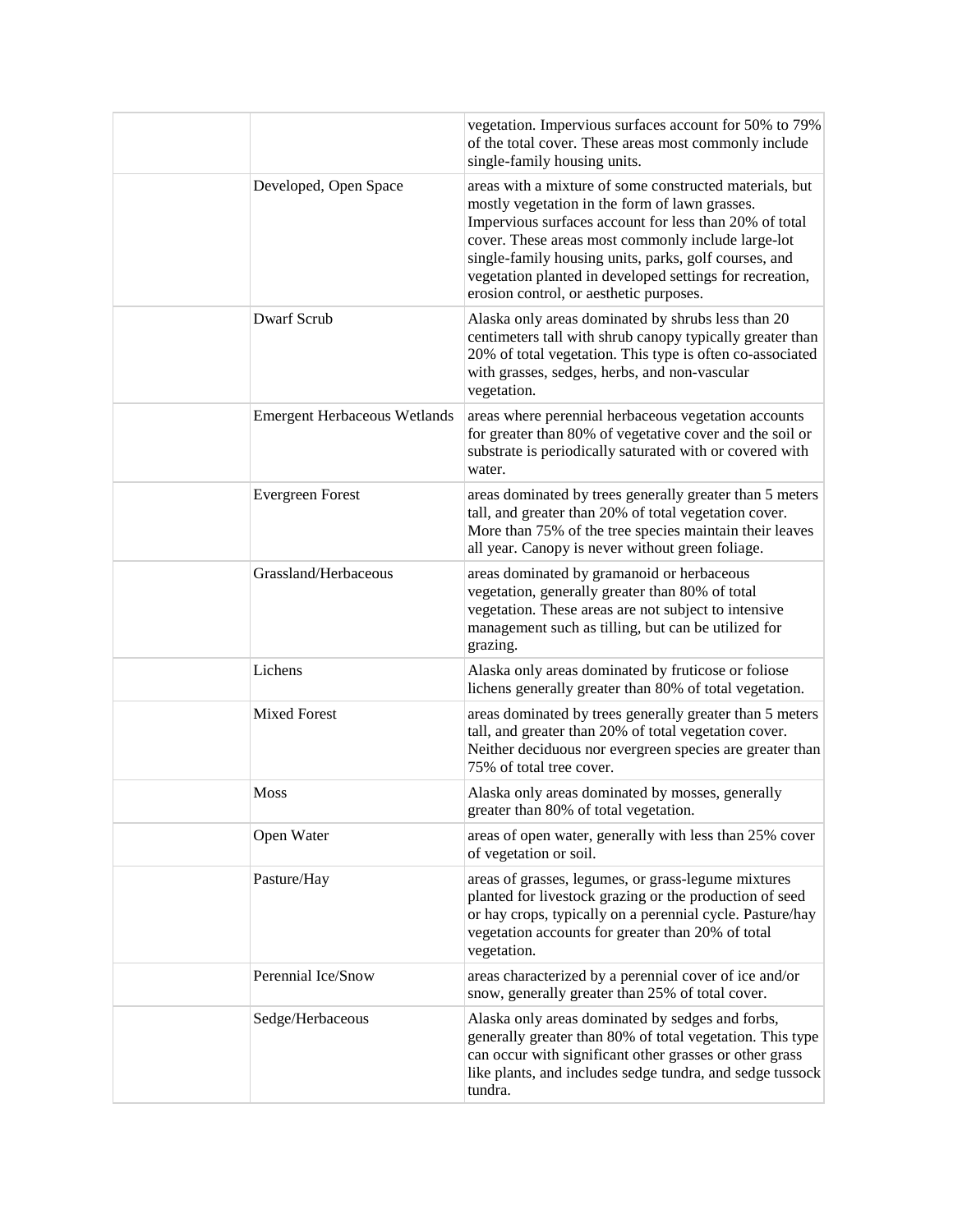|                    | Shrub/Scrub            | areas dominated by shrubs; less than 5 meters tall with<br>shrub canopy typically greater than 20% of total<br>vegetation. This class includes true shrubs, young trees<br>in an early successional stage or trees stunted from<br>environmental conditions. |
|--------------------|------------------------|--------------------------------------------------------------------------------------------------------------------------------------------------------------------------------------------------------------------------------------------------------------|
|                    | Woody Wetlands         | areas where forest or shrubland vegetation accounts for<br>greater than 20% of vegetative cover and the soil or<br>substrate is periodically saturated with or covered with<br>water.                                                                        |
| landscape used by: |                        |                                                                                                                                                                                                                                                              |
|                    | alluvial plain         |                                                                                                                                                                                                                                                              |
|                    | alluvial plain remnant |                                                                                                                                                                                                                                                              |
|                    | badlands               |                                                                                                                                                                                                                                                              |
|                    | bajada                 |                                                                                                                                                                                                                                                              |
|                    | barrier island         |                                                                                                                                                                                                                                                              |
|                    | basin                  |                                                                                                                                                                                                                                                              |
|                    | basin floor            |                                                                                                                                                                                                                                                              |
|                    | batholith              |                                                                                                                                                                                                                                                              |
|                    | bay (coast)            |                                                                                                                                                                                                                                                              |
|                    | bolson                 |                                                                                                                                                                                                                                                              |
|                    | breached anticline     |                                                                                                                                                                                                                                                              |
|                    | breaklands             |                                                                                                                                                                                                                                                              |
|                    | breaks                 |                                                                                                                                                                                                                                                              |
|                    | caldera                |                                                                                                                                                                                                                                                              |
|                    | canyonlands            |                                                                                                                                                                                                                                                              |
|                    | coastal plain          |                                                                                                                                                                                                                                                              |
|                    | cockpit karst          |                                                                                                                                                                                                                                                              |
|                    | cone karst             |                                                                                                                                                                                                                                                              |
|                    | continental glacier    |                                                                                                                                                                                                                                                              |
|                    | delta plain            |                                                                                                                                                                                                                                                              |
|                    | dissected breaklands   |                                                                                                                                                                                                                                                              |
|                    | dissected plateau      |                                                                                                                                                                                                                                                              |
|                    | drumlin field          |                                                                                                                                                                                                                                                              |
|                    | dune field             |                                                                                                                                                                                                                                                              |
|                    | estuary                |                                                                                                                                                                                                                                                              |
|                    | everglades             |                                                                                                                                                                                                                                                              |
|                    | fan piedmont           |                                                                                                                                                                                                                                                              |
|                    | fault-block mountains  |                                                                                                                                                                                                                                                              |
|                    | fluviokarst            |                                                                                                                                                                                                                                                              |
|                    | fluviomarine terrace   |                                                                                                                                                                                                                                                              |
|                    | fold-thrust hills      |                                                                                                                                                                                                                                                              |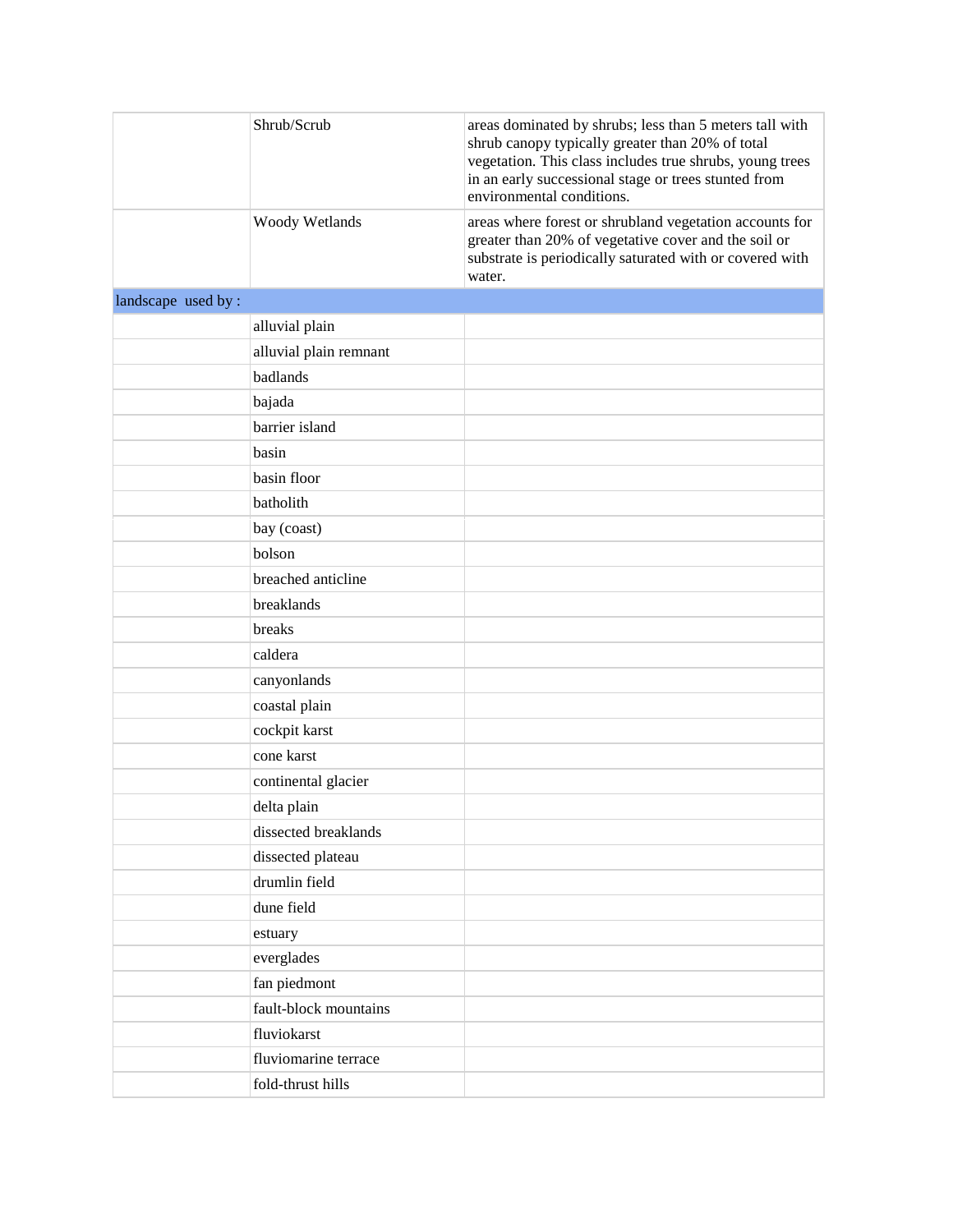| foothills          |  |
|--------------------|--|
| glaciokarst        |  |
| gulf               |  |
| hills              |  |
| ice-margin complex |  |
| intermontane basin |  |
| island             |  |
| karst              |  |
| kegel karst        |  |
| lagoon             |  |
| lake plain         |  |
| lava field         |  |
| lava plain         |  |
| lava plateau       |  |
| lowland            |  |
| marine terrace     |  |
| meander belt       |  |
| mountain range     |  |
| mountain system    |  |
| mountains          |  |
| ocean              |  |
| outwash plain      |  |
| peninsula          |  |
| piedmont           |  |
| piedmont slope     |  |
| plain              |  |
| plateau            |  |
| rift valley        |  |
| river valley       |  |
| sand plain         |  |
| sandhills          |  |
| scabland           |  |
| sea                |  |
| semi-bolson        |  |
| shield volcano     |  |
| shore complex      |  |
| sinkhole karst     |  |
| sound              |  |
| $_\mathrm{strain}$ |  |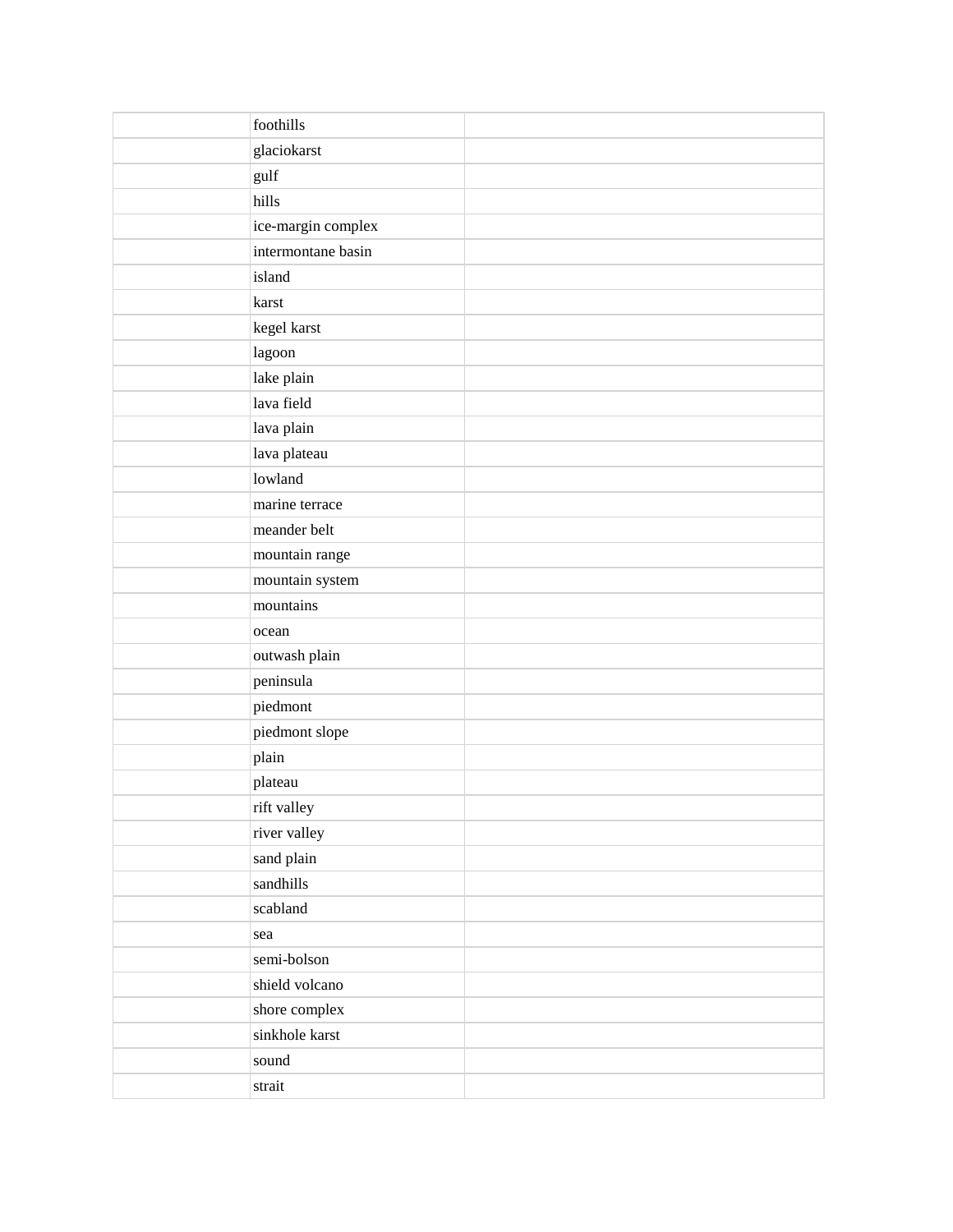|                            | tableland           |                                                  |
|----------------------------|---------------------|--------------------------------------------------|
|                            | thermokarst         |                                                  |
|                            | till plain          |                                                  |
|                            | tower karst         |                                                  |
|                            | upland              |                                                  |
|                            | valley              |                                                  |
|                            | volcanic field      |                                                  |
| pond_freq used by :        |                     |                                                  |
|                            | common              |                                                  |
|                            | frequent            |                                                  |
|                            | none                |                                                  |
|                            | occasional          |                                                  |
|                            | rare                |                                                  |
| profile_zero_ref used by : |                     |                                                  |
|                            | Other               |                                                  |
|                            | Top of mineral soil | Top of mineral soil not including organic layers |
|                            | Top of surface      | On top of all organic layers                     |
| runoff used by:            |                     |                                                  |
|                            | high                |                                                  |
|                            | low                 |                                                  |
|                            | medium              |                                                  |
|                            | negligible          |                                                  |
|                            | ponded              |                                                  |
|                            | very high           |                                                  |
|                            | very low            |                                                  |
| site_perm used by:         |                     |                                                  |
|                            | impermeable         |                                                  |
|                            | moderate            |                                                  |
|                            | moderately rapid    |                                                  |
|                            | moderately slow     |                                                  |
|                            | rapid               |                                                  |
|                            | slow                |                                                  |
|                            | very rapid          |                                                  |
|                            | very slow           |                                                  |
| stand_age used by :        |                     |                                                  |
|                            | even-age, aggrading |                                                  |
|                            | mature              |                                                  |
|                            | mature, even-age    |                                                  |
|                            | mature, uneven-age  |                                                  |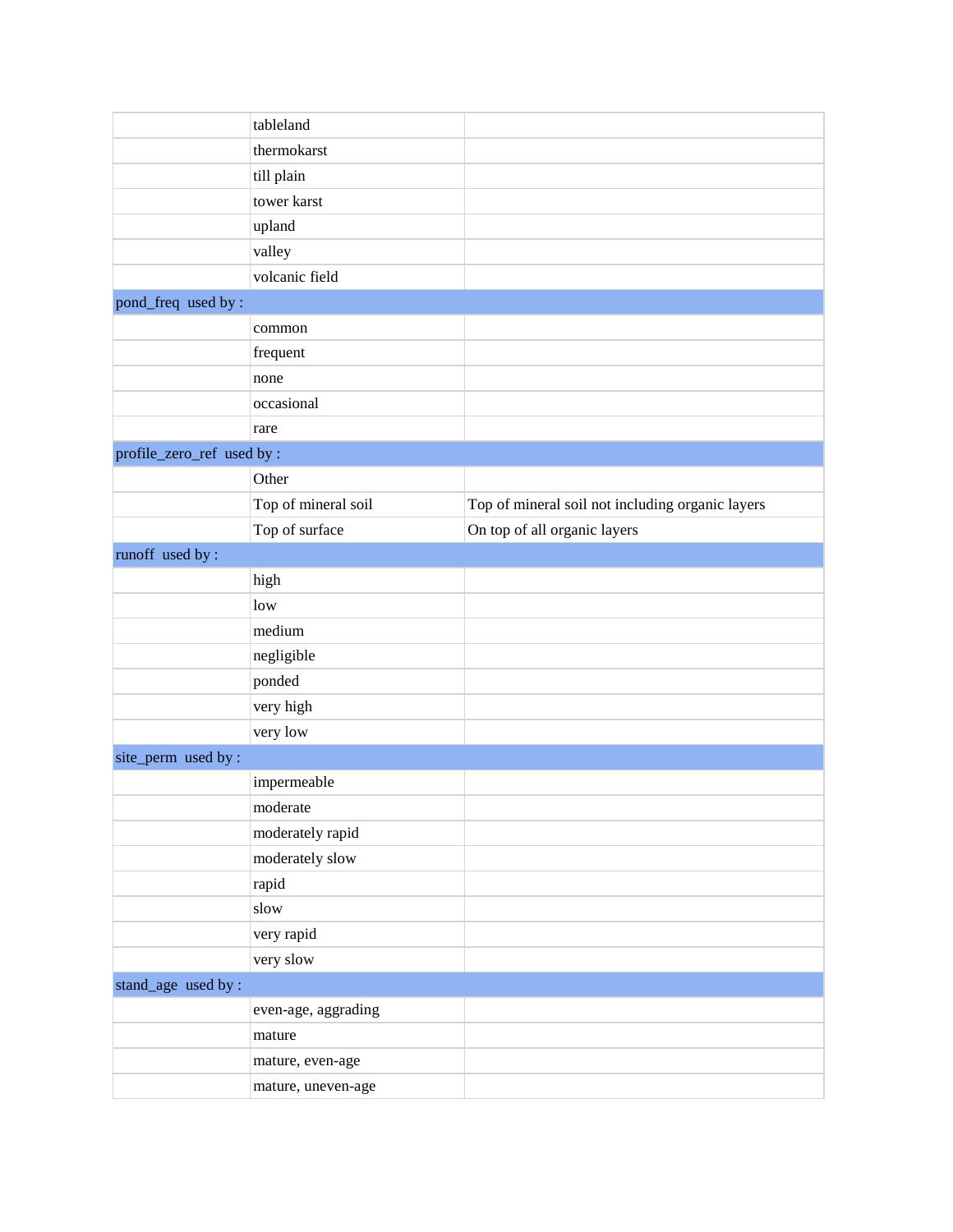|                          | not applicable                 |                                              |  |  |
|--------------------------|--------------------------------|----------------------------------------------|--|--|
|                          | oldgrowth, all-age             |                                              |  |  |
|                          | transition, breakup            |                                              |  |  |
|                          | uneven-age                     |                                              |  |  |
|                          | young, regenerative            |                                              |  |  |
| state_province used by : |                                |                                              |  |  |
|                          | Abu Zaby                       | <b>United Arab Emirates</b>                  |  |  |
|                          | 'Ajman                         |                                              |  |  |
|                          | Alabama                        |                                              |  |  |
|                          | Alajuela                       | Costa Rica                                   |  |  |
|                          | Alaska                         |                                              |  |  |
|                          | Alberta                        | Canada                                       |  |  |
|                          | American Samoa                 | American Samoa (included with Pacific Basin) |  |  |
|                          | Arizona                        |                                              |  |  |
|                          | Arkansas                       |                                              |  |  |
|                          | <b>British Columbia</b>        | Canada                                       |  |  |
|                          | California                     |                                              |  |  |
|                          | Campeche                       | Mexico                                       |  |  |
|                          | Caprivi                        | Nigeria                                      |  |  |
|                          | Cartago                        | Costa Rica                                   |  |  |
|                          | Cataluna                       |                                              |  |  |
|                          | Chiapas                        | Mexico                                       |  |  |
|                          | Chuuk                          | Federated States of Micronesia               |  |  |
|                          | Colorado                       |                                              |  |  |
|                          | Connecticut                    |                                              |  |  |
|                          | Czestochowa                    |                                              |  |  |
|                          | Delaware                       |                                              |  |  |
|                          | District of Columbia           |                                              |  |  |
|                          | Erongo                         | China, Poland                                |  |  |
|                          | Farah                          | Afghanistan                                  |  |  |
|                          | Federated States of Micronesia |                                              |  |  |
|                          | Florida                        |                                              |  |  |
|                          | Georgia                        |                                              |  |  |
|                          | Guam                           | Guam (included with Pacific Basin)           |  |  |
|                          | Guanacaste                     | Costa Rica                                   |  |  |
|                          | Guanajuato                     | Mexico                                       |  |  |
|                          | Guerrero                       | Mexico                                       |  |  |
|                          | Hawaii                         |                                              |  |  |
|                          | Ibb                            | China                                        |  |  |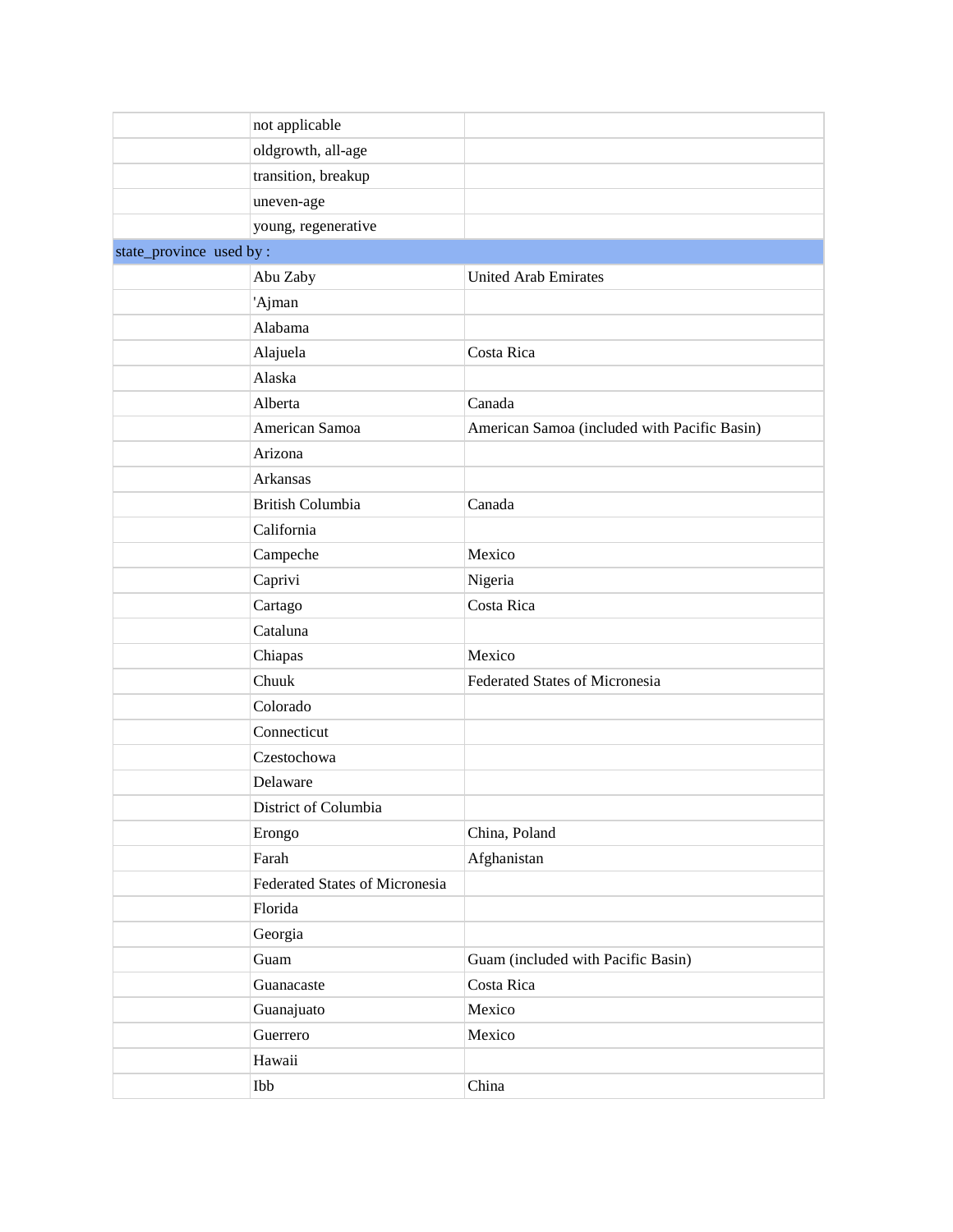| Idaho                   |                                       |
|-------------------------|---------------------------------------|
| Illinois                |                                       |
| Indiana                 |                                       |
| Iowa                    |                                       |
| Jalisco                 | Mexico                                |
| Kansas                  |                                       |
| Kentucky                |                                       |
| Konar                   | Afghanistan                           |
| Kosrae                  | Federated States of Micronesia        |
| Labrador                | Canada                                |
| Louisiana               |                                       |
| Maine                   |                                       |
| Manicaland              | Albania, Antarctica, Mali, Turkey     |
| Manitoba                | Canada                                |
| Maryland                |                                       |
| <b>Mashonaland East</b> | Ghana                                 |
| Mashonaland West        | Ghana                                 |
| Massachusetts           |                                       |
| Masvingo                | Ghana                                 |
| Matabeleland North      | China                                 |
| Michigan                |                                       |
| Michoacan de Ocampo     | Mexico                                |
| Midlands                | Federated States of Micronesia, Ghana |
| Minnesota               |                                       |
| Mississippi             |                                       |
| Missouri                |                                       |
| Montana                 |                                       |
| Morelos                 | Mexico                                |
| National Lab            | (NRCS only)                           |
| Nebraska                |                                       |
| Nevada                  |                                       |
| New Brunswick           | Canada                                |
| New Hampshire           |                                       |
| New Jersey              |                                       |
| New Mexico              |                                       |
| New York                |                                       |
| Newfoundland            | Canada                                |
| North Carolina          |                                       |
| North Dakota            |                                       |